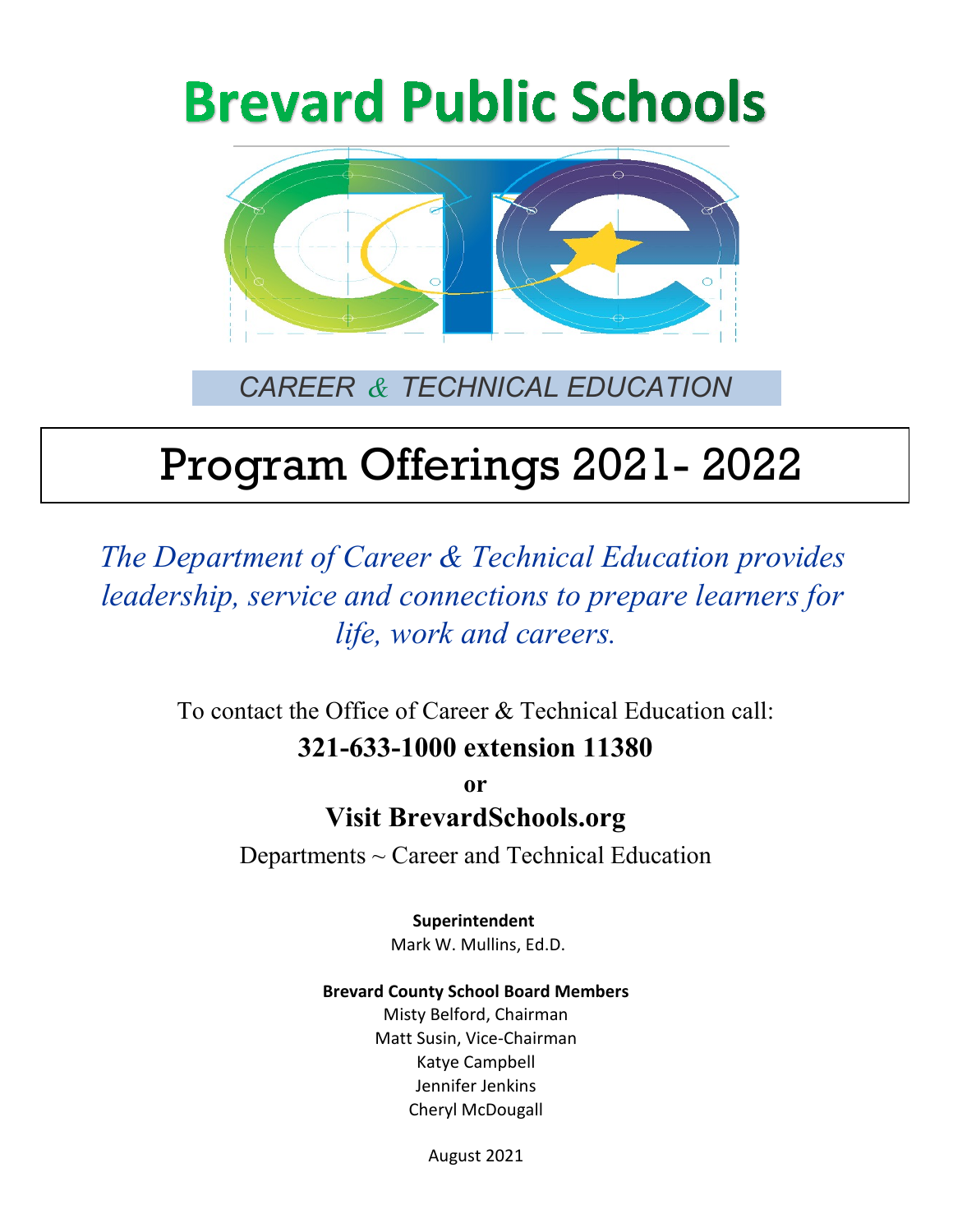## **Table of Contents**

| <b>Contents</b>                                                                                                            |                |
|----------------------------------------------------------------------------------------------------------------------------|----------------|
| Career & Technical Contact Information                                                                                     | ii             |
| Industry Certification Substitutions for Math and Science                                                                  | 1              |
| Industry Certifications that Satisfy the On-line Credit                                                                    | $\overline{2}$ |
| Orientation / Exploration Grades 7 & 8                                                                                     | 3              |
| CTE Programs - program titles are printed in BOLD and the course<br>numbers and titles are listed below the program title. | 4-8            |
| <b>Stand Alone Courses</b>                                                                                                 | 9              |
| <b>CTE Bright Futures Scholarships</b>                                                                                     | 10             |
| Career Academies                                                                                                           | 11             |
| Dual Enrollment (A.S., C.C.C., A.A.S., PSAV)                                                                               | 12             |
| & Advance Standing                                                                                                         |                |

### **\*\*Industry Certification Substitution Information for Mathematics and Science\*\***

**Course code waiver numbers have been added to the CCD for student transcript purposes. The Industry Certification Mathematics Waiver numbers are 1200998 and 1200999; the Industry Certification Science Waiver number is 2000999 (see Section 3 of the CCD). Applicable industry certifications are noted with @ in the table with each courses Final Exam/Industry Certification.**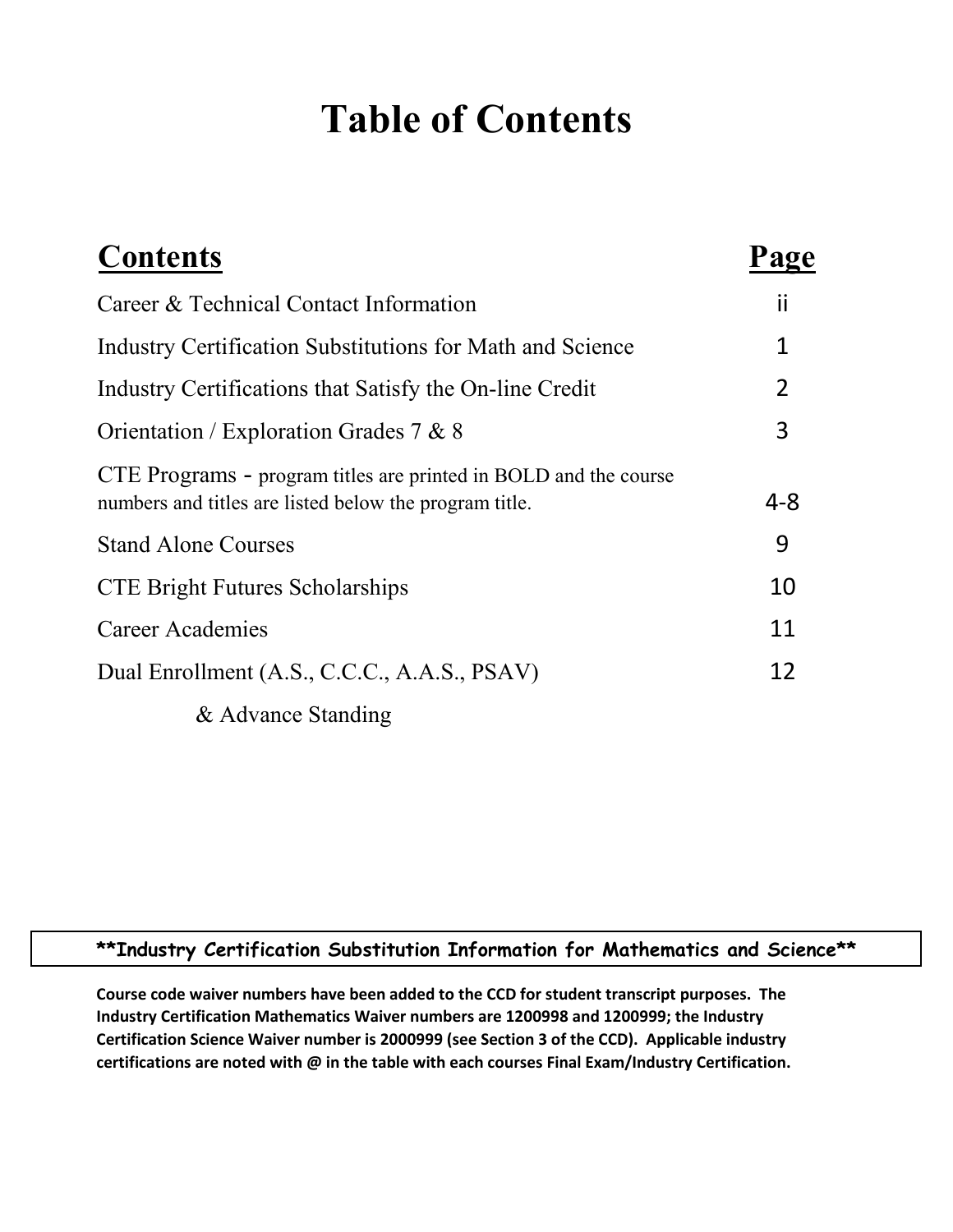## **CTE Contact Information**

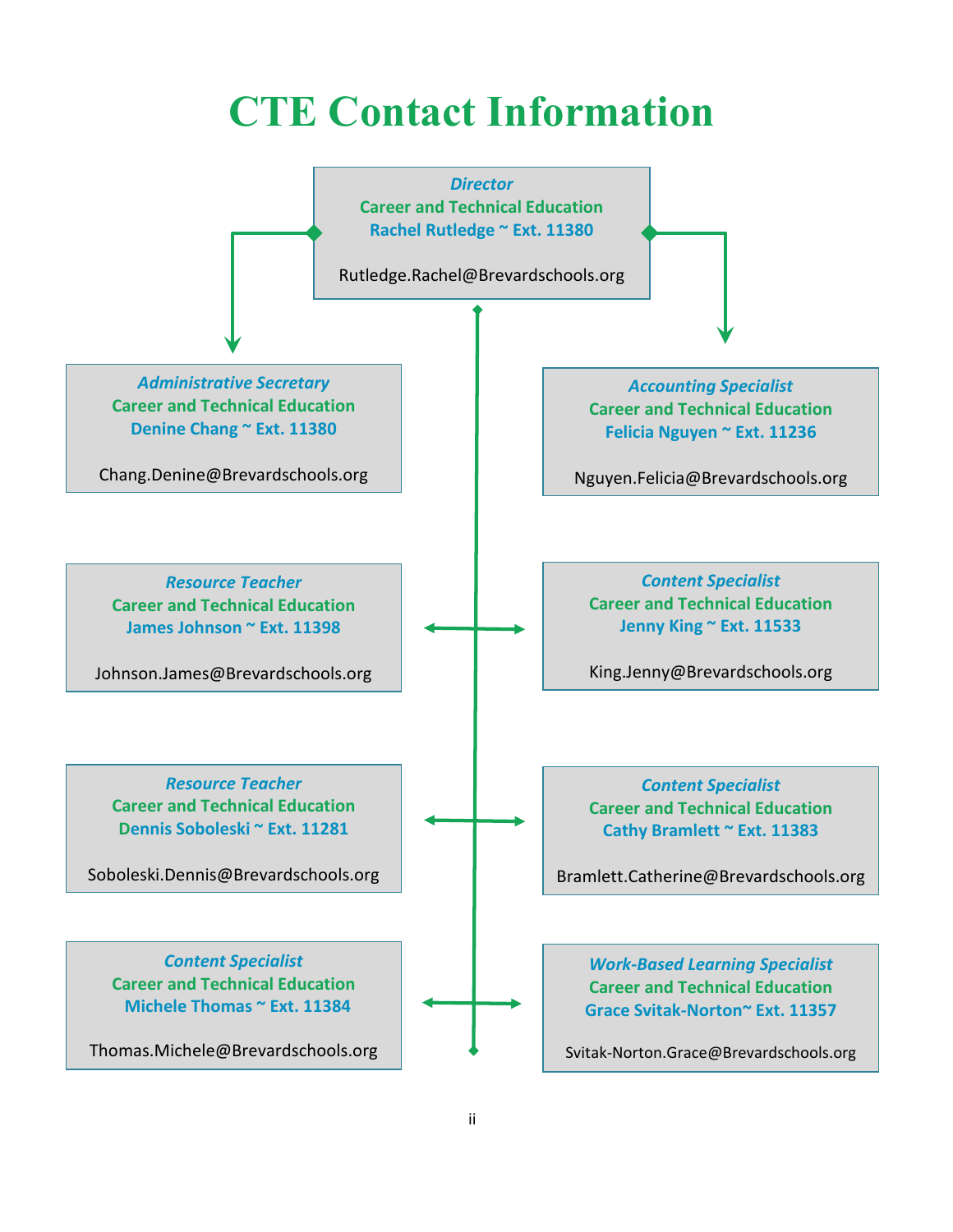## **BPS Industry Certifications Substituting for Math or Science Credit Toward Graduation**

Industry certifications that lead to college credit may substitute for up to two mathematics credits toward high school graduation and one science credit toward high school graduation. The IC mathematics waivers may not be used to substitute for Algebra 1or Geometry requirements. The IC science waiver may not be used to substitute for the Biology 1 requirements specified in s.1003.4282 FS.

The Florida Course Code Directory lists the waiver names and numbers. You may wish to visit the Course Code Directory webpage at: [http://www.fldo](http://www.fldoe.org/academics/career-adult-edu/career-technical-edu-agreements/industry-certification.stml)e.org/academics/career-adult-edu/career-technical-edu-agreements/industry-certification.stml

1200998 Industry Certification Math Waiver 1 (MA subject code) 1200999 Industry Certification Math Waiver 2 (MA subject code) 2000999 Industry Certification Science Waiver (EQ subject code)

| Cert.<br>Code | <b>Certification Title</b>                                                          | # of Credits            |
|---------------|-------------------------------------------------------------------------------------|-------------------------|
| ADESK002      | Autodesk Certified User - AutoCAD                                                   | 3                       |
| ADESK008      | Autodesk Certified User - Revit Architecture                                        | $\overline{\mathbf{3}}$ |
| ADESK011      | Autodesk Certified User - Autodesk Inventor                                         | 3                       |
| ADESK021      | Autodesk Certified Professional - CAD                                               | 3                       |
| ADESK024      | Autodesk Certified Professional - Inventor                                          | 3                       |
| ADESK025      | Autodesk Certified Professional - Revit                                             | 3                       |
| ADESK032      | Autodesk Certified User - Fusion 360                                                | $\overline{\mathbf{3}}$ |
| ADOBE023      | Adobe Certified Professional in Video Design                                        | $\overline{3}$          |
| ADOBE024      | Adobe Certified Professional in Visual Design                                       | $\overline{\mathbf{3}}$ |
| ADOBE025      | Adobe Certified Professional in Web Design                                          | $\overline{\mathbf{3}}$ |
| CARCH002      | Chief Architect Certified Apprentice                                                | 3                       |
| CPREC001      | Child Development Associate                                                         | 9                       |
| FDMQA030      | 911 Public Safety Telecommunicator                                                  | 3                       |
| FEDAA013      | FAA Ground School                                                                   | $\overline{3}$          |
| HVACE001      | HVAC Excellence Employment Ready - Heat Pump                                        | 4                       |
| HVACE002      | HVAC Excellence Employment Ready - Air Conditioning                                 | 4                       |
| HVACE011      | HVAC Excellence Employment Ready - Electrical                                       | 4                       |
| INTUT001      | Quickbooks Certified User                                                           | 3                       |
| MICRO080      | Microsoft Technology Associate (MTA) - HTML5 Application Development Fundamentals   | 3                       |
| MICRO104      | Microsoft Technology Associate (MTA)- Introduction to Programming Using Java Script | $\overline{\mathbf{3}}$ |
| MICRO112      | Microsoft Technology Associate (MTA)- Introduction to Programming Using Python      | $\overline{3}$          |
| MICRO114      | Microsoft Technology Associate (MTA) - Introduction to Programming Using Java       | 3                       |
| MSSCN001      | MSSC Certified Production Technician (CPT)                                          | 15                      |
| NATEX001      | Air Conditioning Service Technician                                                 | 3                       |
| NCATT003      | Aerospace/Aircraft Assembly (AAA)                                                   | 9                       |
| NCCER018      | NCCER HVAC - Level 1                                                                | 3                       |
| NIASE076      | ASE Auto Maintenance and Light Repair (G1)                                          | $\overline{3}$          |
| NIFMS001      | NIMS Machining Level 1 - CNC Milling: Programming Setup & Operations                | $\overline{3}$          |
| NIFMS013      | NIMS Machining Level 1 - Drill Press Skills 1                                       | $\overline{3}$          |
| NRAEF002      | National ProStart Certificate of Achievement                                        | $\overline{\mathbf{3}}$ |
| NRAEF003      | Certified Food Protection Manager (ServSafe®)                                       | 3                       |
| SOLID003      | Certified Solidworks Associate - Academic (CSWA-Academic)                           | $\overline{\mathbf{3}}$ |
| USINS001      | Small UAS Safety Certification                                                      | 1                       |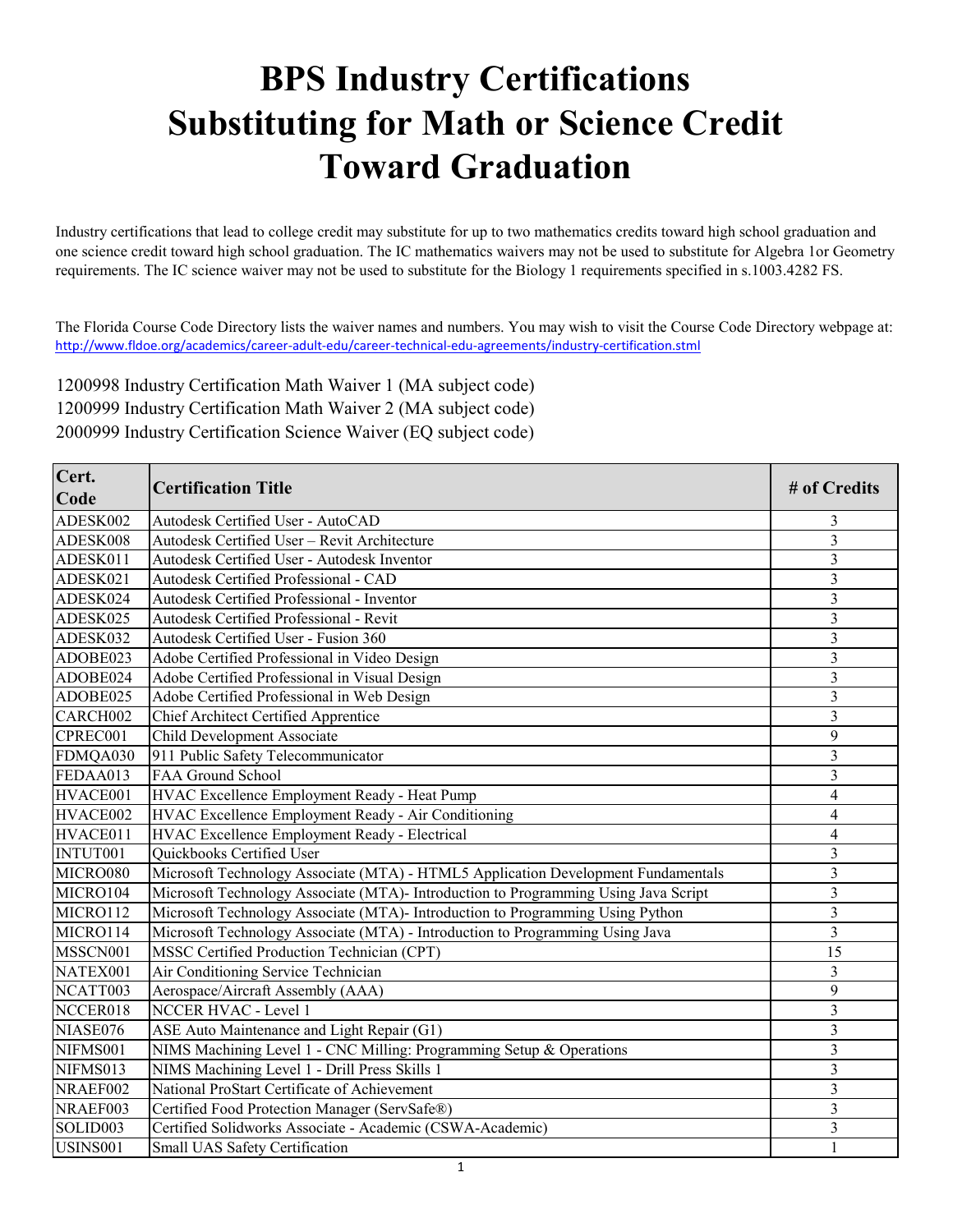# **BPS Industry Certifications that Satisfy the Online Course Requirement**

*1003.4282, F.S. Requirements for a standard high school diploma provided two additional options to satisfy the online course graduation requirement.*

1. A student earns a nationally recognized industry certification in information technology that is identified on the CAPE Industry Certification Funding List (1008.44, F.S.) or passage of the information technology certification examination without enrollment in or completion of the corresponding course. The following list are the certifications we currently offer that meets this criteria:

| Code     | <b>Certification Title</b>                                                                                                 |
|----------|----------------------------------------------------------------------------------------------------------------------------|
| ADESK031 | Autodesk Certified User - 3ds Max #                                                                                        |
| MICRO076 | Microsoft Technology Associate (MTA) - Windows OS Fundamentals                                                             |
| MICRO077 | Microsoft Technology Associate (MTA) - Security Fundamentals                                                               |
| MICRO078 | Microsoft Technology Associate (MTA) - Networking Fundamentals                                                             |
| MICRO080 | Microsoft Technology Associate (MTA) - HTML5 Application Developer Fundamentals                                            |
| MICRO104 | Microsoft Technology Associate (MTA) - Introduction to Programming Using JavaScript                                        |
| MICRO105 | Microsoft Technology Associate (MTA) - Introduction to Programming Using HTML and CSS                                      |
| MICRO112 | Microsoft Technology Associate (MTA) - Intro to Programming Using Python                                                   |
| MICRO114 | Microsoft Technology Associate (MTA) - Introduction to Programming Using Java                                              |
| UNITY001 | <b>Unity Certified Associate</b>                                                                                           |
| UNITY002 | Unity Certified User: Programmer                                                                                           |
|          | 2. A student earns a nationally recognized industry certification taken in any course in the information technology career |
|          | cluster. The following list are the Career and Technical IT programs/courses currently offered.                            |
| Code     | <b>Certification Title</b>                                                                                                 |
| 9001300  | <b>Applied Cybersecurity</b>                                                                                               |
| 8207310  | <b>Digital Information Technology</b>                                                                                      |
| 9001320  | <b>Computer and Network Security Fundamentals</b>                                                                          |
| 9001330  | <b>Cybersecurity Essentials</b>                                                                                            |
| 9003400  | <b>Applied Information Technology</b>                                                                                      |
| 9003410  | <b>Computer Fundamentals</b>                                                                                               |
| 9003450  | <b>Programming Essentials</b>                                                                                              |
| 9003480  | <b>Computer Networking Fundamentals</b>                                                                                    |
| 9003490  | <b>Cybersecurity Fundamentals</b>                                                                                          |
| 0200335  | Advanced Placement Computer Science Principles                                                                             |
| 8208300  | Game / Simulation / Animation / Programming                                                                                |
| 8208110  | Game & Simulation Foundations                                                                                              |
| 8208120  | Game & Simulation Design                                                                                                   |
| 8208330  | Game & Simulation Programming                                                                                              |
| 8208340  | Multi User Game & Simulation Programming                                                                                   |
| 9007500  | <b>Web Application Development &amp; Programming</b>                                                                       |
| 9007210  | Foundations of Programming                                                                                                 |
| 9007510  | Web Programming                                                                                                            |
| 9007520  | JavaScript Programming                                                                                                     |
| 9001100  | <b>Web Development</b>                                                                                                     |
| 8207310  | Digital Information Technology                                                                                             |
| 9001110  | Foundations of Web Design                                                                                                  |
| 9001120  | <b>User Interface Design</b>                                                                                               |
| 9001160  | <b>Interactivity Essentials</b>                                                                                            |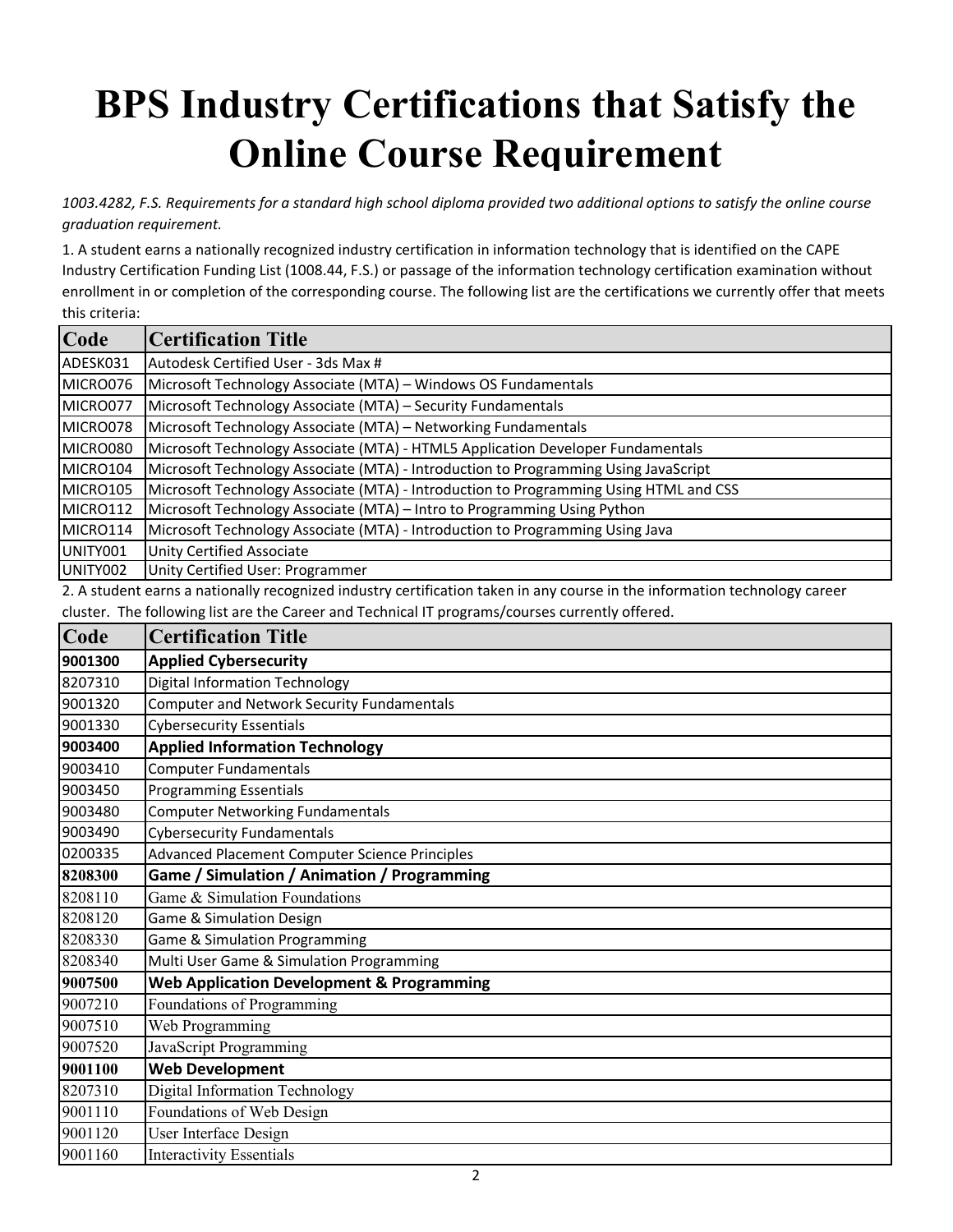## **Orientation / Exploration Grades 7 & 8**

| <b>FTE</b><br>Program<br>No. | Course<br><b>Number</b> | <b>Program and Course Titles</b>                                    | <b>Career Cluster</b>                                                              |
|------------------------------|-------------------------|---------------------------------------------------------------------|------------------------------------------------------------------------------------|
| 102                          | 9100110                 | Orientation to Career and Technical Occupations and Career Planning | <b>Additional Career and Technical Education</b><br>Programs/Courses - Diversified |
| 102                          | 8200520                 | Computer Applications in Business 1                                 |                                                                                    |
| 102                          | 8200210                 | Computer Applications in Business 2                                 | Business Ed (Business Mgmt & Admin)                                                |
| 102                          | 8200211                 | Computer Applications in Business 3                                 |                                                                                    |
| 102                          | 8207310                 | Digital Information Technology                                      |                                                                                    |
| 102                          | 8209310                 | Careers in Fashion Design                                           | FACS (Arts, A/V Tech & Comm)                                                       |
| 102                          | 8209100                 | Careers in Fashion and Interior Design                              | FACS (General)                                                                     |
| 102                          | 8209200                 | Careers in Fashion and Interior Design and Career Planning          | FACS (General)                                                                     |
| 102                          | 8960370                 | Exploring Family & Consumer Sciences                                | FACS (Human Services)                                                              |
| 102                          | 8809200                 | Fundamentals of Culinary Careers                                    | FACS (Hospitality & Tourism)                                                       |
| 102                          | 8500230                 | Personal Development                                                | FACS (Human Services)                                                              |
| 102                          | 9009200                 | Coding Fundamentals                                                 | <b>Information Tech</b>                                                            |
| 102                          | 8600020                 | <b>Exploring Technology</b>                                         |                                                                                    |
| 102                          | 8600030                 | <b>Exploration of Communications Technology</b>                     |                                                                                    |
| 102                          | 8600040                 | <b>Exploration of Production Technology</b>                         | Tech Ed (Engineering & Technology)                                                 |
| 102                          | 8600060                 | <b>Exploration of Engineering Technology</b>                        |                                                                                    |
| 102                          | 8600070                 | <b>Exploration of Robotics Technology</b>                           |                                                                                    |

| <b>FTE</b><br>Program<br>No. | Course<br><b>Number</b> | <b>Program and Course Titles</b>                                   | <b>Career Cluster</b>                     |
|------------------------------|-------------------------|--------------------------------------------------------------------|-------------------------------------------|
| 102                          | 9100210X                | Exploration of Career and Technical Occupations                    |                                           |
| 102                          | 9100210A                | Exploration of Career and Technical Occupations <i>Aerospace</i>   |                                           |
| 102                          | 9100210B                | Exploration of Career and Technical Occupations Business           |                                           |
| 102                          | 9100210C                | Exploration of Career and Technical Occupations Coding             |                                           |
| 102                          | 9100210D                | Exploration of Career and Technical Occupations Drama              |                                           |
| 102                          | 9100210F                | Exploration of Career and Technical Occupations Forensic           |                                           |
| 102                          | 9100210H                | Exploration of Career and Technical Occupations Health             | Additional Career and Technical Education |
| 102                          | 9100210M                | Exploration of Career and Technical Occupations Maker Space        | Programs/Courses - Diversified            |
| 102                          | 9100210P                | Exploration of Career and Technical Occupations Pre-Engineering    |                                           |
| 102                          | 9100210R                | Exploration of Career and Technical Occupations Robotics           |                                           |
| 102                          | 9100210S                | Exploration of Career and Technical Occupations Stagecraft         |                                           |
| 102                          | 9100210T                | Exploration of Career and Technical Occupations $TV$               |                                           |
| 102                          | 9100210V                | Exploration of Career and Technical Occupations Advanced Forensics |                                           |
| 102                          | 9100210W                | Exploration of Career and Technical Occupations Web                |                                           |
| 102                          | 9100210Y                | Exploration of Career and Technical Occupations Yearbook           |                                           |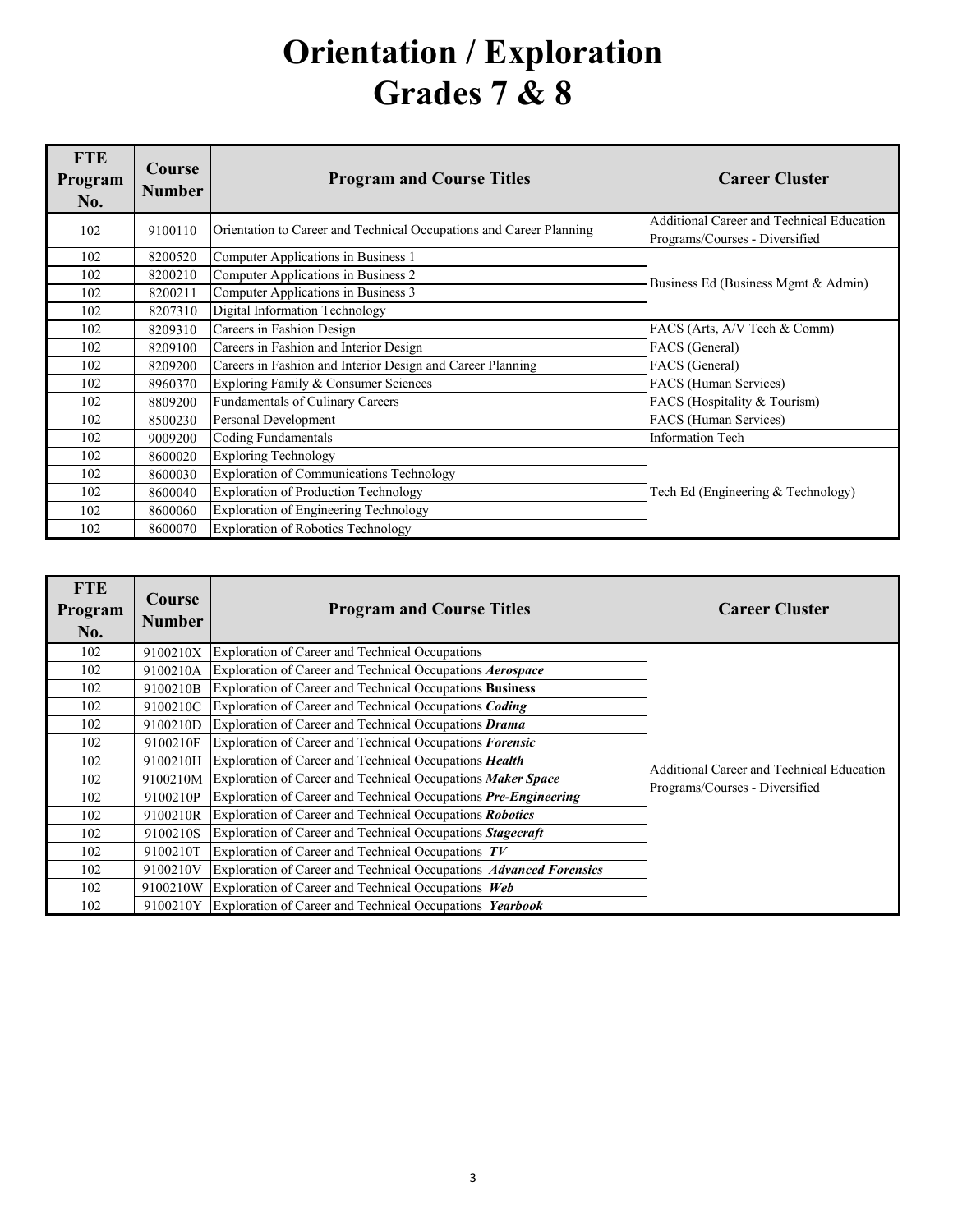| Program/<br><b>Course</b><br><b>Number</b> | <b>Program/Course Titles</b>                                                | <b>State</b><br>Level   | <b>PS/HS</b><br><b>Credits/</b><br><b>Clock</b><br><b>Hours</b> | <b>Final Exam / Industry Certification</b>                                  | <b>Certification</b><br><b>Name</b> |
|--------------------------------------------|-----------------------------------------------------------------------------|-------------------------|-----------------------------------------------------------------|-----------------------------------------------------------------------------|-------------------------------------|
| 8302100                                    | <b>Accounting Applications</b>                                              |                         |                                                                 | <b>Business Management &amp; Administration</b>                             |                                     |
| 8207310 - PA                               | Digital Information Technology                                              | $\overline{c}$          | 1.0                                                             | MTA OS Fundamentals                                                         | MICRO076                            |
| 8203310                                    | <b>Accounting Applications 1</b>                                            | 3                       | 1.0                                                             | Quickbooks Certified User - @                                               | INTUT001                            |
| 8203320                                    | <b>Accounting Applications 2</b>                                            | 3                       | 1.0                                                             | Teacher Developed                                                           |                                     |
|                                            |                                                                             |                         |                                                                 |                                                                             |                                     |
| 8723000                                    | A/C Refrigeration and Heating Technology                                    |                         |                                                                 | <b>Architecture &amp; Construction</b>                                      |                                     |
| 8713010                                    | A/C Refrigeration and Heating Technology 1                                  | $\overline{2}$          | 1.0                                                             | Universal EPA Exam                                                          |                                     |
|                                            |                                                                             |                         |                                                                 | SP 2 Safety Certification                                                   |                                     |
| 8713020                                    | A/C Refrigeration and Heating Technology 2                                  | $\overline{c}$          | 1.0                                                             | HBI PACT Core                                                               | HBINS004                            |
| 8713030                                    | A/C Refrigeration and Heating Technology 3                                  | $\overline{c}$          | 1.0                                                             | Any certification not already passed                                        |                                     |
| 8713040                                    | A/C Refrigeration and Heating Technology 4                                  | $\overline{\mathbf{c}}$ | 1.0                                                             | Any certification not already passed                                        |                                     |
| 8713050                                    | A/C Refrigeration and Heating Technology 5                                  | $\overline{c}$          | 1.0                                                             | OSHA 10                                                                     |                                     |
|                                            |                                                                             |                         |                                                                 |                                                                             |                                     |
| 8212500                                    | <b>Administrative Office Specialist</b>                                     |                         |                                                                 | <b>Business Management &amp; Administration</b>                             |                                     |
| 8207310 - PA                               | Digital Information Technology                                              | 2<br>$\overline{c}$     | 1.0                                                             | MTA OS Fundamentals                                                         | MICRO076                            |
| 8212120<br>8212160                         | <b>Business Software Applications 1</b><br>Business Software Applications 2 | $\overline{2}$          | 1.0<br>1.0                                                      | Teacher Developed<br>Teacher Developed                                      |                                     |
|                                            |                                                                             |                         |                                                                 |                                                                             |                                     |
| 9200200                                    | <b>Advanced Manufacturing Technology</b>                                    |                         |                                                                 | <b>Manufacturing / STEM</b>                                                 |                                     |
| 9200210                                    | Advanced Manufacturing Technology 1                                         | $\overline{c}$          | 1.0                                                             | <b>Teacher Developed</b>                                                    |                                     |
| 9200220                                    | Advanced Manufacturing Technology 2                                         | $\mathfrak{Z}$          | 1.0                                                             | Teacher Developed                                                           |                                     |
| 9200230                                    | Advanced Manufacturing Technology 3                                         | 3                       | 1.0                                                             | Solidworks @                                                                | SOLID003                            |
|                                            |                                                                             |                         |                                                                 | MSSC Certified Production Technician (CPT) @                                | MSSCN001                            |
|                                            |                                                                             |                         |                                                                 |                                                                             |                                     |
| 9001300                                    | <b>Applied Cybersecurity</b>                                                |                         |                                                                 | <b>Information Technology</b>                                               |                                     |
| 8207310 - PA                               | Digital Information Technology                                              | $\sqrt{2}$              | 1.0                                                             | MTA OS Fundamentals                                                         | MICRO076                            |
| 9001320                                    | Computer and Network Security Fundamentals                                  | $\mathfrak{Z}$          | 1.0                                                             | MTA Networking Fundamentals #                                               | MICRO078                            |
| 9001330                                    | Cybersecurity Essentials                                                    | 3                       | 1.0                                                             | MTA Security Fundamentals #                                                 | MICRO077                            |
|                                            |                                                                             |                         |                                                                 |                                                                             |                                     |
| 8401100                                    | <b>Applied Engineering Technology</b>                                       |                         |                                                                 | <b>Engineering &amp; Technology Education / STEM</b>                        |                                     |
| 8401110 - PA                               | Applied Engineering Technology I                                            | 3                       | 1.0                                                             | Teacher Developed                                                           |                                     |
| 8401120                                    | Applied Engineering Technology II                                           | 3                       | 1.0                                                             | Teacher Developed                                                           |                                     |
| 8401130 - PA                               | Applied Engineering Technology III                                          | 3                       | 1.0                                                             | Solidworks @                                                                | SOLID003                            |
|                                            |                                                                             |                         |                                                                 |                                                                             |                                     |
| 9410100                                    | <b>Applied Robotics</b>                                                     |                         |                                                                 | <b>Engineering &amp; Technology Education / STEM</b>                        |                                     |
| 9410110 - PA                               | Foundations of Robotics                                                     | 3                       | 1.0                                                             | Teacher Developed                                                           |                                     |
| 9410120 - PA                               | Robotic Design Essentials                                                   | 3                       | 1.0                                                             | Teacher Developed                                                           |                                     |
| 9410130 - PA                               | Robotic Systems                                                             | 3                       | 1.0                                                             | Autodesk Certified User - Inventor @                                        | ADESK011                            |
| 9410140 - PA                               | Robotics Applications Capstone                                              | 3                       | 1.0                                                             |                                                                             |                                     |
|                                            |                                                                             |                         |                                                                 |                                                                             |                                     |
| 8101100                                    | <b>Architectural Drafting</b>                                               |                         |                                                                 | <b>Architecture &amp; Construction / STEM</b>                               |                                     |
| 8725010 - PA                               | Drafting 1                                                                  | 3                       | 1.0                                                             | Teacher Developed                                                           |                                     |
| 8725020 - PA Drafting 2                    |                                                                             | 3                       | 1.0                                                             | Teacher Developed                                                           |                                     |
| 8725030 - PA                               | Drafting 3                                                                  | 3<br>3                  | 1.0                                                             | Autodesk Certified User - AutoCAD @<br>Autodesk Certified User - Inventor @ | ADESK002                            |
| 8725040 - PA                               | Drafting 4                                                                  |                         | 1.0                                                             | Autodesk Certified User - Revit Architecture @                              | ADESK011<br>ADESK008                |
|                                            |                                                                             |                         |                                                                 |                                                                             |                                     |
| 9514000                                    | <b>Automotive Collision Technology</b>                                      |                         |                                                                 | Transportation, Distribution & Logistics                                    |                                     |
| 9514010                                    | Automotive Collision Paint & Body Assistant                                 | $\overline{c}$          | $1.0\,$                                                         | SP 2 Safety Certification                                                   |                                     |
|                                            |                                                                             |                         |                                                                 |                                                                             |                                     |
| 9514020                                    | Automotive Collision Paint & Refinishing Assistant 1                        | $\overline{c}$          | 1.0                                                             | Teacher Developed                                                           |                                     |
| 9514030                                    | Automotive Collision Paint & Refinishing Assistant 2                        | 2                       | 1.0                                                             | ASE Entry-Level - Collision: Painting and<br>Refinishing                    | NIASE088                            |
|                                            |                                                                             |                         |                                                                 | ASE Entry-Level - Collision: Non-structural                                 |                                     |
| 9514040                                    | Automotive Collision Paint & Refinishing Assistant 3                        | 2                       | 1.0                                                             | Analysis and Damage Repair (NS)                                             | NIASE087                            |
|                                            |                                                                             |                         |                                                                 | ASE Entry-Level - Collision: Structural Analysis                            |                                     |
| 9514050                                    | Auto. Collision Non-Structural Damage Assist. 1                             | 2                       | 1.0                                                             | and Damage Repair (SR)                                                      | NIASE089                            |
| 9514060                                    | Auto. Collision Non-Structural Damage Assist. 2                             | $\overline{\mathbf{c}}$ | 1.0                                                             | Teacher Developed or any not passed                                         |                                     |
|                                            |                                                                             |                         |                                                                 |                                                                             |                                     |
| 9504100                                    | <b>Automotive Maintenance and Light Repair</b>                              |                         |                                                                 | Transportation, Distribution & Logistics                                    |                                     |
| 9504110                                    | Automotive Maintenance and Light Repair 1                                   | 3                       | 1.0                                                             | SP 2 Safety Certification                                                   |                                     |
| 9504120                                    | Automotive Maintenance and Light Repair 2                                   | $\overline{\mathbf{3}}$ | 1.0                                                             | Teacher Developed                                                           |                                     |
| 9504130                                    | Automotive Maintenance and Light Repair 3                                   | 3                       | 1.0                                                             | ASE Entry-Level - Auto: Brakes (BR)                                         | NIASE079                            |
|                                            |                                                                             |                         |                                                                 | ASE Entry-Level - Suspension and Steering (SS)                              | NIASE085                            |
|                                            |                                                                             |                         |                                                                 | ASE Entry-level - Auto: Automatic                                           |                                     |
| 9504140                                    | Automotive Maintenance and Light Repair 4                                   | 3                       | 1.0                                                             | Transmission/Transaxle (AT)                                                 | NIASE077                            |
|                                            |                                                                             |                         |                                                                 | ASE Entry-Level, Electrical/Electronic Systems                              |                                     |
| 9504150                                    | Automotive Maintenance and Light Repair 5                                   | 3                       | 1.0                                                             | (EE)                                                                        | NIASE080                            |
|                                            |                                                                             |                         |                                                                 | ASE Entry-Level, Engine Repair (ER)                                         | NIASE082                            |
|                                            |                                                                             |                         |                                                                 | ASE Entry-Level, Auto: Heating & Air                                        |                                     |
| 9504160                                    | Automotive Maintenance and Light Repair 6                                   | 3                       | 1.0                                                             | Conditioning (AC)                                                           | NIASE083                            |
|                                            |                                                                             |                         |                                                                 | ASE Entry-Level, Auto: Manual Drive Train and                               |                                     |
|                                            |                                                                             |                         |                                                                 | Axles (MD)                                                                  | NIASE084                            |
|                                            |                                                                             |                         |                                                                 | ASE Entry-Level, Auto:Engine Performance(EP)                                | NIASE081                            |
|                                            |                                                                             |                         |                                                                 | ASE Entry-level, Auto: Automobile Service                                   |                                     |
|                                            |                                                                             |                         |                                                                 | Technology (AS)                                                             | NIASE078                            |
|                                            |                                                                             |                         |                                                                 | ASE Auto Maint. and Light Repair (G1) @                                     | NIASE076                            |

PA - Meets Performing Fine Arts Graduation Requirement EQ - Identifies courses that provide Equally Rigorous Science Credit # - Identifies Industry Certification Meets Online Course Credit<br>@ - Identifies Industry Certification can substitute for math or science credit

ASE Auto Maint. and Light Repair (G1) @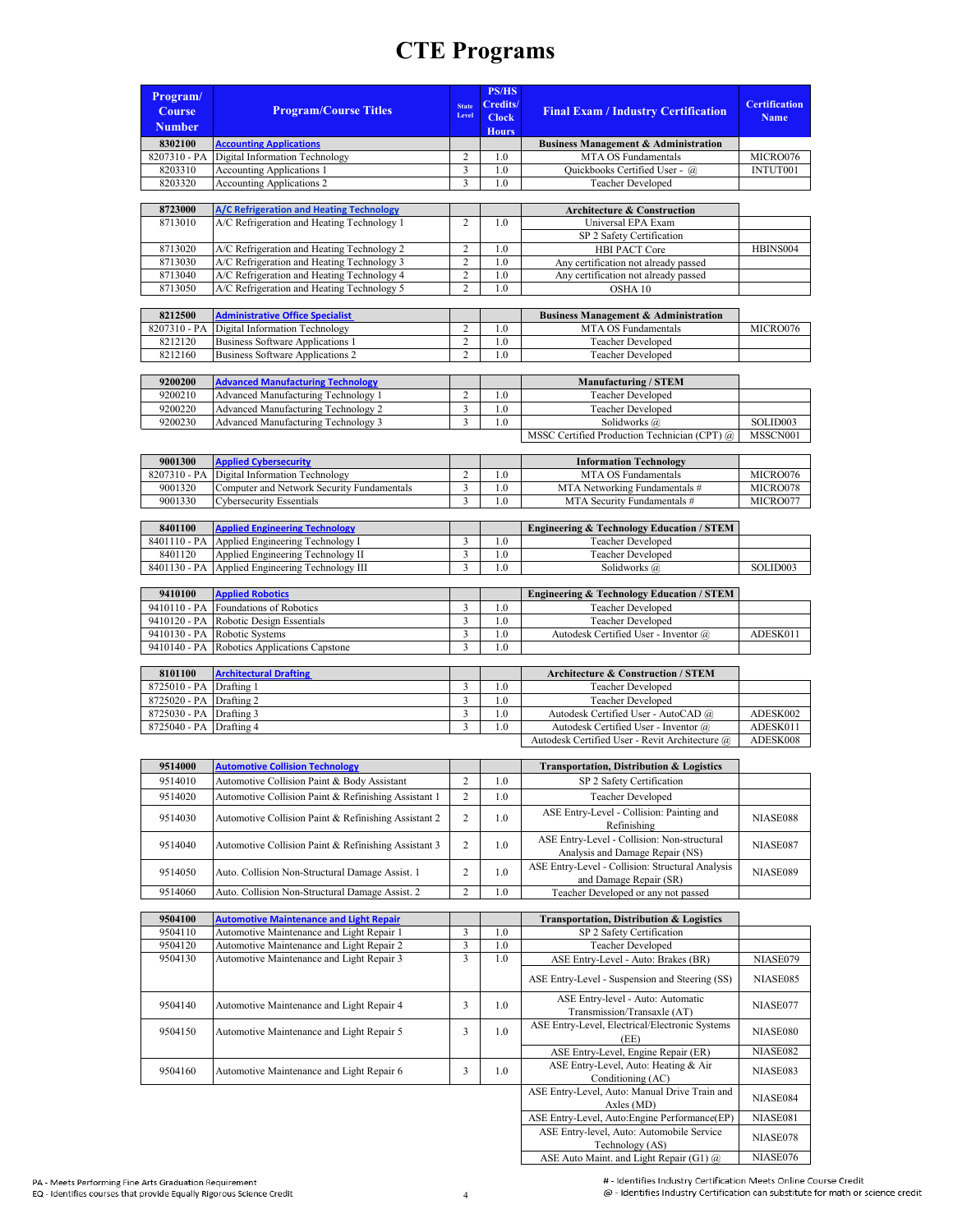|               |                                                                    |                         | <b>PS/HS</b>    |                                                |                      |
|---------------|--------------------------------------------------------------------|-------------------------|-----------------|------------------------------------------------|----------------------|
| Program/      |                                                                    | <b>State</b>            | <b>Credits/</b> |                                                | <b>Certification</b> |
| <b>Course</b> | <b>Program/Course Titles</b>                                       | Level                   | <b>Clock</b>    | <b>Final Exam / Industry Certification</b>     | <b>Name</b>          |
| <b>Number</b> |                                                                    |                         | <b>Hours</b>    |                                                |                      |
| 9540700       | <b>Aviation Assembly &amp; Fabrication</b>                         |                         |                 | Transportation, Distribution & Logistics       |                      |
| 9540610       | Private Pilot Ground School                                        | 3                       | 1.0             | FAA Ground School @                            | FEDAA013             |
| 9540710       | Aviation Assembly Technician 1                                     | 3                       | 1.0             | Teacher Developed                              |                      |
| 9540720       | Aviation Assembly Technician 2                                     | 3                       | 1.0             | Teacher Developed                              |                      |
|               |                                                                    |                         |                 | ASTM - NCATT AAA (Aerospace Aircraft           |                      |
| 9540730       | Aviation Assembly Technician 3                                     | 3                       | 1.0             | Assembly) $(a)$                                | NCATT003             |
|               |                                                                    |                         |                 |                                                |                      |
| 8720300       | <b>Building Construction Technologies</b>                          |                         |                 | <b>Architecture &amp; Construction</b>         |                      |
| 8720310       | Building Construction Technologies 1                               | $\overline{c}$          | 1.0             | SP 2 Safety Certification                      |                      |
| 8720320       | Building Construction Technologies 2                               | $\overline{c}$          | 1.0             | HBI PACT Core                                  | HBINS004             |
| 8720330       | Building Construction Technologies 3                               | 3                       | 1.0             | OSHA 10                                        |                      |
|               |                                                                    |                         |                 |                                                |                      |
| 8918000       | <b>Criminal Justice Operations</b>                                 |                         |                 | Law, Public Safety & Security                  |                      |
| 8918010       | Criminal Justice Operations 1                                      | $\mathfrak{2}$          | 1.0             | Teacher Developed                              |                      |
| 8918020       | Criminal Justice Operations 2                                      | $\mathfrak{2}$          | 1.0             | Teacher Developed                              |                      |
| 8918030       | Criminal Justice Operations 3                                      | 3                       | 1.0             | NOCTI - Criminal Justice                       | NOCTI010             |
| 8918050       | Public Service Officer OR                                          | 3                       | 1.0             | <b>Teacher Developed</b>                       |                      |
| 8918060       | Certified Legal Assistant OR                                       | 3                       | 1.0             | Accredited Legal Professional                  | TAFL POOL-ALP        |
| 8918070       | Code Enforcement                                                   | 3                       | 1.0             | Teacher Developed                              |                      |
|               |                                                                    |                         |                 |                                                |                      |
| 8800500       | <b>Culinary Arts</b>                                               |                         |                 | <b>Hospitality &amp; Tourism</b>               |                      |
| 8800510       | Culinary Arts 1                                                    | $\overline{c}$          | 1.0             | Safe Staff Employee Food Handler               |                      |
| 8800520 - PA  | Culinary Arts 2                                                    | $\overline{2}$          | 1.0             | ProStart Year 1 & ServSafe @                   | NRAEF002             |
| 8800530 - PA  | Culinary Arts 3                                                    | 3                       | 1.0             | Prostart Year 2                                |                      |
|               | Culinary Arts 4 ~ One Option Below                                 |                         |                 |                                                |                      |
| 8800540       | Culinary and Hospitality Management                                | 3                       | 1.0             | ProStart Certificate of Achievement @          | NRAEF003             |
| 8800550       | <b>Advanced Baking Techniques</b>                                  | $\mathfrak{Z}$          | 1.0             | ProStart Certificate of Achievement @          |                      |
| 8800560       | Gastronomy and Garde Manger                                        | 3                       | 1.0             | ProStart Certificate of Achievement @          |                      |
|               |                                                                    |                         |                 |                                                |                      |
| 8417140       | <b>Dental Aide</b>                                                 |                         |                 | <b>Health Science</b>                          |                      |
| 8417100 - EQ  | Health Science Anatomy & Physiology *                              | 3                       | 1.0             | Teacher Developed                              |                      |
| 8417110       | Health Science Foundations                                         | 3                       | 1.0             | Teacher Developed                              |                      |
|               |                                                                    | 3                       |                 | Certified Medical Administrative Assistant     |                      |
| 8417141       | Dental Aide 3                                                      |                         | 1.0             | (CMAA)                                         | NATHA003             |
|               |                                                                    |                         |                 |                                                |                      |
| 8209600       | <b>Digital Design</b>                                              |                         |                 | Arts, A/V, Technology & Communication          |                      |
| 8207310 - PA  | Digital Information Technology                                     | $\overline{2}$          | 1.0             | MTA OS Fundamentals                            | MICRO076             |
| 8209510 - PA  | Digital Design 1                                                   | 3                       | 1.0             | Photoshop                                      |                      |
| 8209520 - PA  | Digital Design 2                                                   | 3                       | 1.0             | Adobe Cert. Professional in Visual Design      | ADOBE024             |
| 8209530 - PA  | Digital Design 3                                                   | 3                       | 1.0             | <b>Teacher Developed</b>                       |                      |
| 8209540 - PA  | Digital Design 4                                                   | 3                       | 1.0             | Adobe Certified Professional in Web Design     | ADOBE025             |
| 8209550 - PA  | Digital Design 5                                                   | 3                       | 1.0             | Teacher Developed                              |                      |
|               |                                                                    |                         |                 |                                                |                      |
| 8201200       | Digital Media / Multimedia Design                                  |                         |                 | Arts, A/V, Technology & Communication          |                      |
| 8201210 - PA  | Digital Media/Multimedia Foundations 1                             | $\overline{c}$          | 1.0             | Photoshop                                      |                      |
| 8201220 - PA  | Digital Media/Multimedia Foundations 2                             | $\overline{c}$          | 1.0             | Adobe Certified Professional in Visual Design  | ADOBE024             |
| 8201230 - PA  | Digital Media/Multimedia Foundations 3                             | 3                       | 1.0             | <b>Teacher Developed</b>                       |                      |
| 8201610 - PA  | Digital Media/Multimedia Web Production                            | $\overline{\mathbf{3}}$ | 1.0             | Adobe Certified Professional in Web Design     | ADOBE025             |
|               | 8201620 - PA   Digital Media/Multimedia Motion Graphics Production | 3                       | 1.0             | Adobe Certified Professional in Video Design   | ADOBE023             |
|               |                                                                    |                         |                 |                                                |                      |
| 8201400       | <b>Digital Video Technology</b>                                    |                         |                 | Arts, A/V, Technology & Communication          |                      |
| 8201410 - PA  | Digital Video Technology 1                                         | 3                       | 1.0             | <b>Teacher Developed</b>                       |                      |
| 8201420 - PA  | Digital Video Technology 2                                         | 3                       | 1.0             | Adobe Certified Associate (ACA) - Premiere Pro | ADOBE018             |
| 8201430 - PA  | Digital Video Technology 3                                         | 3                       | 1.0             | Any certification not already passed           |                      |
| 8201440 - PA  | Digital Video Technology 4                                         | 3                       | 1.0             | Any certification not already passed           |                      |
| 8201450 - PA  | Digital Video Technology 5                                         | 3                       | 1.0             | Any certification not already passed           |                      |
|               |                                                                    |                         |                 |                                                |                      |
| 8725000       | <b>Drafting</b>                                                    |                         |                 | <b>Architecture and Construction</b>           |                      |
| 8725010 - PA  | Drafting 1                                                         | 3                       | 1.0             | Teacher Developed                              |                      |
| 8725020 - PA  | Drafting 2                                                         | 3                       | 1.0             | <b>Teacher Developed</b>                       |                      |
| 8725030 - PA  | Drafting 3                                                         | 3                       | 1.0             | Autodesk Certified User - AutoCAD @            | ADESK002             |
| 8725040 - PA  | Drafting 4                                                         | 3                       | 1.0             | Autodesk Certified User - Inventor @           | ADESK011             |
|               |                                                                    |                         |                 |                                                |                      |

\* Anatomy & Physiology, 2000350, or Anatomy and Physiology Honors, 2000360, may be substituted for this course.

Autodesk Certified User - Revit Architecture @ ADESK008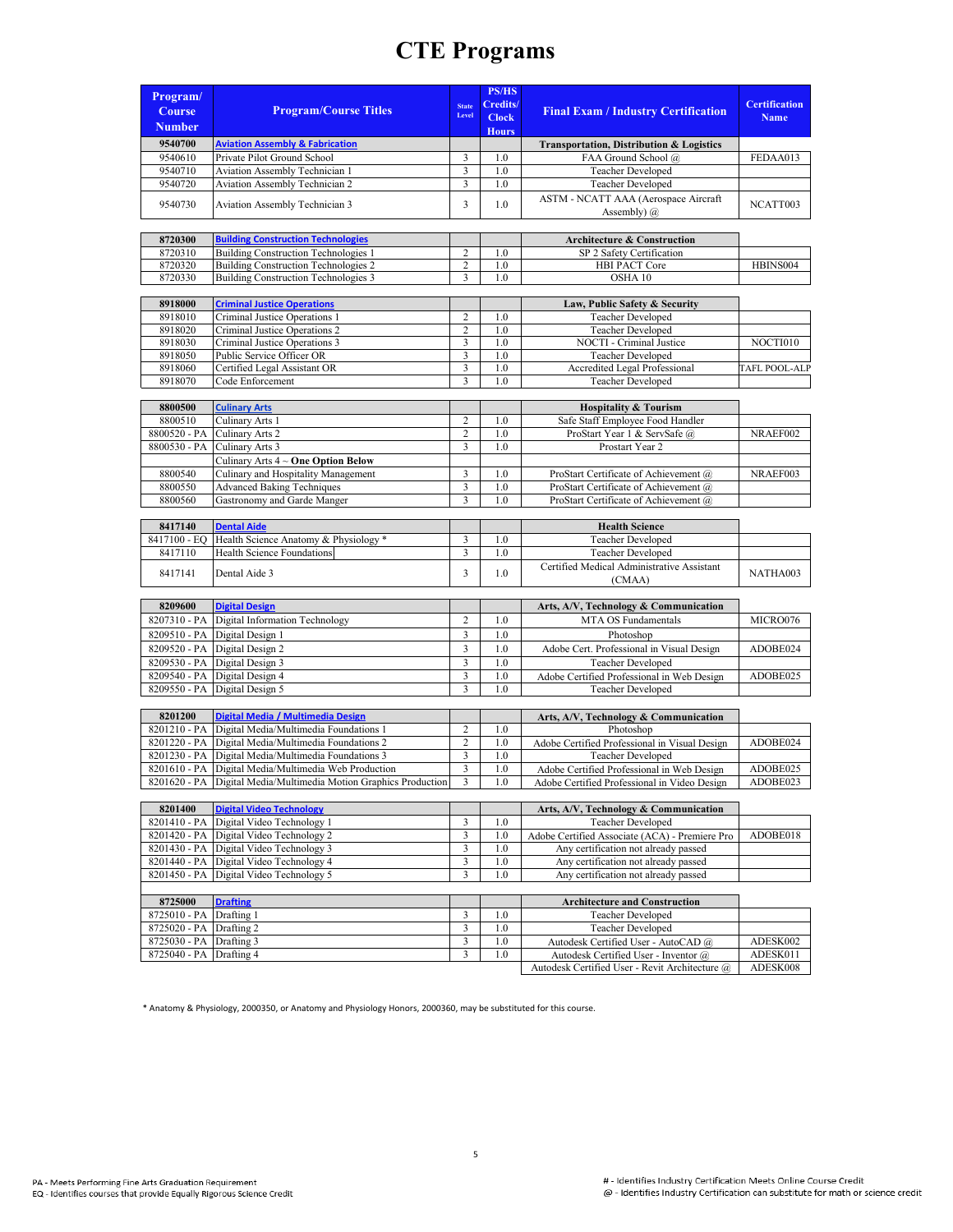| Program/                       |                                                                                        |                       | <b>PS/HS</b><br>Credits/ |                                                                                       | <b>Certification</b> |
|--------------------------------|----------------------------------------------------------------------------------------|-----------------------|--------------------------|---------------------------------------------------------------------------------------|----------------------|
| <b>Course</b><br><b>Number</b> | <b>Program/Course Titles</b>                                                           | <b>State</b><br>Level | <b>Clock</b>             | <b>Final Exam / Industry Certification</b>                                            | <b>Name</b>          |
| 8405100                        | Early Childhood Education- Preschool Specialization, College Credit Certificate        |                       | <b>Hours</b>             |                                                                                       |                      |
|                                |                                                                                        |                       |                          | <b>Education and Training</b>                                                         |                      |
| 8405110<br>8405120             | Early Childhood Education 1<br>Early Childhood Education 2                             | 2<br>$\overline{c}$   | 1.0<br>1.0               | Teacher Developed<br>Teacher Developed                                                |                      |
| EEC1200 - PA                   | Early Childhood Curriculum                                                             | N/A                   | 3/0.5                    | Introductory Child Care Training Certificates                                         | FLDCF004             |
| <b>EEC 2710</b>                | Conflict Resolution in Early Childhood                                                 | N/A                   | 3/0.5                    | Introductory Child Care Training Certificates                                         | FLDCF004             |
| <b>EEC 1601</b>                | Assessment in Early Childhood Education                                                | N/A                   | 3/0.5                    | Staff Credential                                                                      | FLDCF005             |
| EEC1942 - PA                   | Early Childhood Practicum                                                              | N/A                   | 3/0.5                    | Staff Credential                                                                      | FLDCF005             |
| 8405140                        | Early Childhood Education 4                                                            | 3                     | 1.0                      | Child Development Associate (CDA) @                                                   | CPREC001             |
| 8300430                        | CTE Internship                                                                         | $\overline{c}$        | Multiple                 | Child Development Associate (CDA) @                                                   | CPREC001             |
| 8417170                        | <b>Emergency Medical Responder</b>                                                     |                       |                          | <b>Health Science</b>                                                                 |                      |
| 8417100 - EQ                   | Health Science Anatomy & Physiology *                                                  | 3                     | 1.0                      | <b>Teacher Developed</b>                                                              |                      |
| 8417110                        | Health Science Foundations                                                             | 3                     | 1.0                      | Teacher Developed                                                                     |                      |
| 8417171                        | <b>Emergency Medical Responder 3</b>                                                   | 3                     | 1.0                      | <b>Emergency Medical Responder</b>                                                    | NREMT003             |
|                                |                                                                                        |                       |                          |                                                                                       |                      |
| 8007300                        | <b>Environmental Water &amp; Reclamation Technology</b>                                |                       |                          | Agriculture, Food & Natural Resources /<br><b>STEM</b>                                |                      |
| 8007110                        | Introduction to Environmental Water Technology                                         | $\overline{c}$        | 1.0                      | Teacher Developed                                                                     |                      |
| 8007120                        | Intermediate Environmental Water Technology                                            | $\overline{c}$        | 1.0                      | Teacher Developed                                                                     |                      |
| 8007130                        | Advanced Environmental Water Technology                                                | $\overline{c}$        | 1.0                      | Water Treatment Plant Operator Level C<br>Wastewater Treatment Plant Operator Level C | FLDEP006             |
| 8007210                        | Advanced Environmental Water Reclamation Tech.                                         | $\overline{c}$        | 1.0                      |                                                                                       | FLDEP003             |
| 8417000                        | <b>Exercise Science</b>                                                                |                       |                          | <b>Health Science</b>                                                                 |                      |
| 8417100 - EQ                   | Health Science Anatomy & Physiology *                                                  | 3                     | 1.0                      | <b>Teacher Developed</b>                                                              |                      |
| 8417110                        | Health Science Foundations                                                             | 3                     | 1.0                      | Teacher Developed                                                                     |                      |
| 8417120                        | <b>Exercise Science</b>                                                                | 3                     | 1.0                      | Certified Medical Administrative Assistant                                            | NATHA003             |
|                                |                                                                                        |                       |                          | (CMAA)                                                                                |                      |
| 8506400                        | <b>Fashion Technology and Design Services</b>                                          |                       |                          | Arts, A/V, Technology & Communication                                                 |                      |
| 8506405 - PA                   | Design Services Core                                                                   | $\overline{c}$        | 1.0                      | Teacher Developed                                                                     |                      |
| 8506410 - PA                   | Principles of Fashion Tech & Design Services                                           | $\overline{c}$        | 1.0                      | Teacher Developed                                                                     |                      |
| 8506420 - PA                   | Pattern Design Techniques                                                              | 3                     | 1.0                      | NOCTI Apparel and Textile Production and                                              | NOCTI003             |
| 8506430 - PA                   | <b>Fashion Design Specialist</b>                                                       | 3                     | 1.0                      | Merchandising<br>Teacher Developed                                                    |                      |
|                                |                                                                                        |                       |                          |                                                                                       |                      |
| 8815100                        | <b>Finance</b>                                                                         |                       |                          | Finance                                                                               |                      |
| 8207310 - PA                   | Digital Information Technology                                                         | $\overline{c}$        | 1.0                      | MTA OS Fundamentals                                                                   | MICRO076             |
| 8815120                        | Personal Finance                                                                       | 3                     | 1.0                      | <b>Teacher Developed</b>                                                              |                      |
| 8203310                        | <b>Accounting Applications 1</b>                                                       | 3                     | 1.0                      | Quickbooks Certified User @                                                           | INTUT001             |
| 8827110 - PA<br>8815130        | <b>Marketing Essentials</b><br>Financial Internship                                    | $\overline{2}$        | 1.0                      | Teacher Developed<br>No Assessment                                                    |                      |
|                                | <b>OR</b>                                                                              | 2                     | Multiple                 |                                                                                       |                      |
| 8501420                        | Finance Cooperative Education OJT                                                      |                       |                          |                                                                                       |                      |
|                                |                                                                                        |                       |                          |                                                                                       |                      |
| 8208300                        | <b>Game / Simulation / Animation / Programming</b>                                     |                       |                          | <b>Information Technology</b>                                                         |                      |
| 8208110 - PA                   | Game & Simulation Foundations                                                          | 2                     | 1.0                      | Autodesk Certified User - 3ds Maya                                                    | ADESK030             |
| 8208120 - PA                   | Game & Simulation Design                                                               | $\overline{c}$        | 1.0                      | Unity Certified User: Artist                                                          | UNITY003             |
| 8208330                        | Game & Simulation Programming<br>8208340 - PA Multi User Game & Simulation Programming | 3<br>3                | 1.0<br>1.0               | Unity Certified User: Programmer<br>TBD                                               | UNITY002             |
|                                |                                                                                        |                       |                          |                                                                                       |                      |
| 8703100                        | <b>Hospitality and Tourism Management</b>                                              |                       |                          | <b>Hospitality &amp; Tourism</b>                                                      |                      |
| 8850110                        | Introduction to Hospitality & Tourism                                                  | $\overline{c}$        | 1.0                      | Teacher Developed                                                                     |                      |
| 8703130                        | Hospitality & Tourism Entrepreneurship                                                 | 3                     | 1.0                      | <b>Teacher Developed</b>                                                              |                      |
| 8703120                        | Hospitality & Tourism Marketing Management                                             | 3                     | 1.0                      | CIW - Social Media Strategist                                                         | PROSO031             |
| 8801101                        | Nutrition and Food Science                                                             | $\overline{c}$        | 1.0                      | <b>Teacher Developed</b>                                                              |                      |
| 8845130                        | Hospitality & Tourism Internship<br>OR                                                 | $\overline{c}$        | Multiple                 | No Assessment                                                                         |                      |
| 8800420                        | Hospitality & Tourism Cooperative Education OJT                                        |                       |                          |                                                                                       |                      |
|                                |                                                                                        |                       |                          |                                                                                       |                      |
| 8506500                        | <b>Interior Design Services</b>                                                        | $\overline{c}$        | 1.0                      | Arts, A/V, Technology & Communication                                                 |                      |
| 8506405 - PA<br>8506540 - PA   | Design Services Core<br>Principles of Interior Design Services                         | $\mathbf{2}$          | 1.0                      | Teacher Developed<br>Teacher Developed                                                |                      |
| 8506550 - PA                   | Interior Design Techniques                                                             | $\sqrt{2}$            | 1.0                      | Chief Architect Certified Apprentice @                                                | CARCH002             |
| 8506560 - PA                   | Interior Design Specialist                                                             | 3                     | 1.0                      | Teacher Developed                                                                     |                      |
| 8216100                        | <b>International Business</b>                                                          |                       |                          | <b>Business Management &amp; Administration</b>                                       |                      |
| 8207310 - PA                   | Digital Information Technology                                                         | $\boldsymbol{2}$      | 1.0                      | MTA OS Fundamentals                                                                   | MICRO076             |
| 8203310                        | <b>Accounting Applications 1</b>                                                       | 3                     | 1.0                      | Quickbooks Certified User @                                                           | INTUT001             |
| 8216110                        | <b>International Business Systems</b>                                                  | $\mathbf{2}$          | 1.0                      | Teacher Developed                                                                     |                      |
| 8216120<br>8216130             | International Finance and Law<br><b>Business Internship</b>                            | 3<br>$\overline{c}$   | 1.0<br>1.0               | Teacher Developed                                                                     |                      |
|                                |                                                                                        |                       |                          |                                                                                       |                      |

\* Anatomy & Physiology, 2000350, or Anatomy and Physiology Honors, 2000360, may be substituted for this course.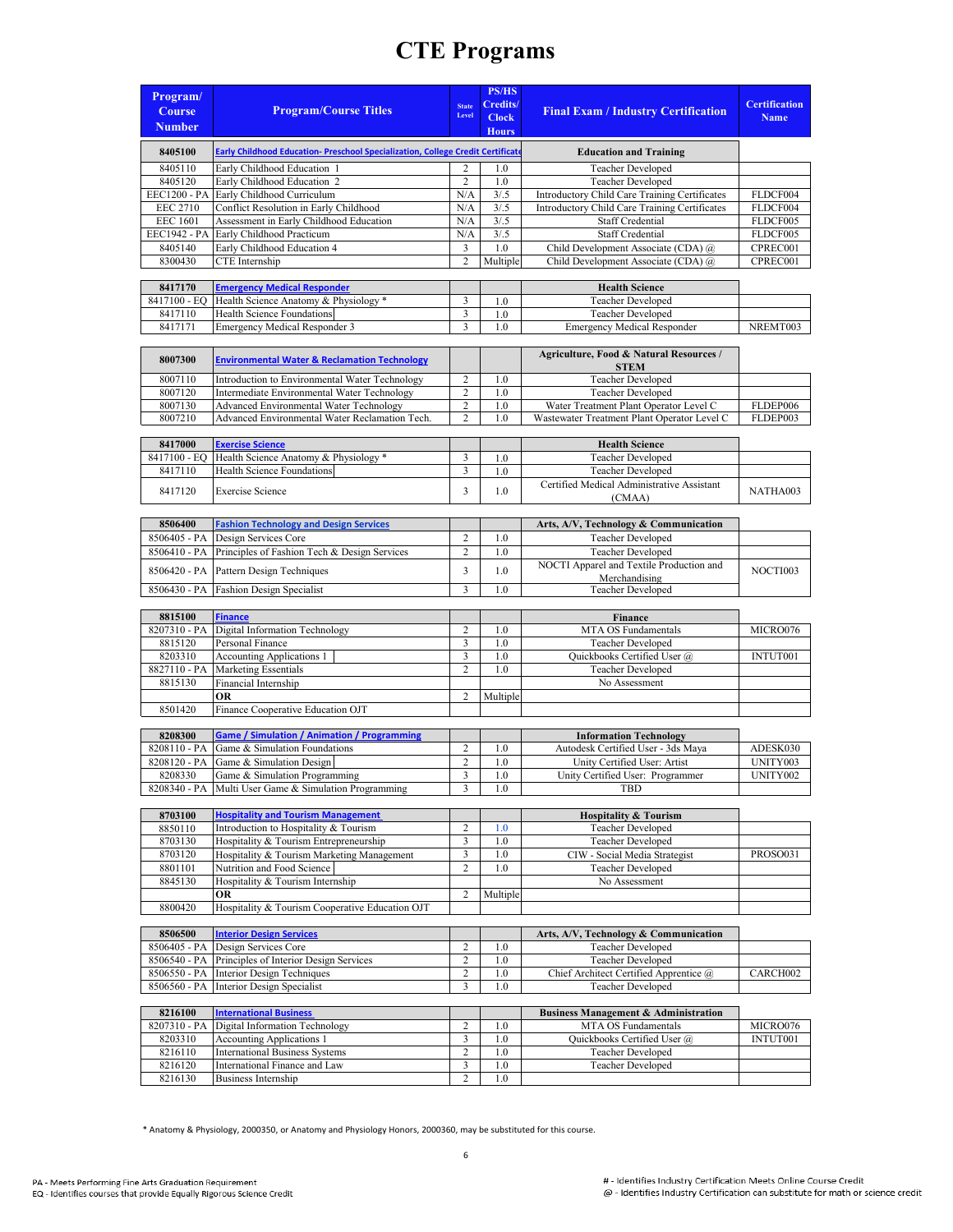| Program/<br><b>Course</b><br><b>Number</b> | <b>Program/Course Titles</b>                                      | <b>State</b><br>Level   | <b>PS/HS</b><br>Credits/<br><b>Clock</b><br><b>Hours</b> | <b>Final Exam / Industry Certification</b>                                                             | <b>Certification</b><br><b>Name</b> |
|--------------------------------------------|-------------------------------------------------------------------|-------------------------|----------------------------------------------------------|--------------------------------------------------------------------------------------------------------|-------------------------------------|
| 8771101                                    | Journalism & Multimedia                                           |                         |                                                          | Arts, A/V, Technology & Communication                                                                  |                                     |
| 8203000 - PA                               | Foundations of Journalism                                         | $\overline{\mathbf{c}}$ | 1.0                                                      | Teacher Developed                                                                                      |                                     |
| 8209510 - PA<br>8203001 - PA               | Digital Design 1<br>Photojournalism                               | 3<br>$\overline{c}$     | 1.0<br>1.0                                               | Adobe - Photoshop<br>Teacher Developed                                                                 |                                     |
|                                            |                                                                   |                         |                                                          |                                                                                                        |                                     |
| 9003400                                    | Lockheed Martin Applied Cybersecurity                             |                         |                                                          | <b>Information Technology</b>                                                                          |                                     |
| 9003410 - PA                               | Computer Fundamentals                                             | $\overline{c}$          | 1.0                                                      | MTA OS Fundamentals                                                                                    | MICRO076                            |
| 9003450                                    | Programming Essentials                                            | 3                       | 1.0                                                      | OpenEDG Python Institute, Python Coding<br>Specialist, MTA Introduction to Programming<br>using Python |                                     |
| 9003480                                    | <b>Computer Networking Fundamentals</b>                           | 3                       | 1.0                                                      | MTA Networking Fundamentals                                                                            | MICRO078                            |
| 9003490                                    | <b>Cybersecurity Fundamentals</b>                                 | $\overline{\mathbf{3}}$ | 1.0                                                      | MTA Security Fundamentals                                                                              | MICRO077                            |
| 0200335                                    | <b>Advanced Placement Computer Science Principles</b>             |                         |                                                          |                                                                                                        |                                     |
| 9202100                                    | <b>Machining Technology</b>                                       |                         |                                                          | <b>Manufacturing / STEM</b>                                                                            |                                     |
|                                            |                                                                   |                         |                                                          | NIMS - CNC Milling Programming Setup &                                                                 |                                     |
| 9202110                                    | Machining Technology 1                                            | 3                       | 1.0                                                      | Operations @                                                                                           | NIFMS001                            |
| 9202120 - PA                               | Machining Technology 2                                            | 3                       | 1.0                                                      | NIMS - Drillpress $1$ $(a)$                                                                            | NIFMS013                            |
| 9202130                                    | Machining Technology 3                                            | 3                       | 1.0                                                      | NIMS - Lathe Programming Setup & Operations                                                            | NIFMS002                            |
|                                            |                                                                   |                         |                                                          | $\omega$                                                                                               |                                     |
| 8404100                                    | <b>Maritime Technology</b>                                        |                         |                                                          | <b>Engineering &amp; Technology Education / STEM</b>                                                   |                                     |
| 8404110                                    | Maritime 1                                                        | 3                       | 1.0                                                      | <b>Teacher Developed</b>                                                                               |                                     |
| 8404120                                    | Maritime 2                                                        | 3                       | 1.0                                                      | <b>Teacher Developed</b>                                                                               |                                     |
| 8404130<br>8404140                         | Maritime 3<br>Maritime 4                                          | 3<br>3                  | 1.0<br>1.0                                               | MSSC Certified Logistics Technician (CLT)<br>TBD                                                       | MSSCN002                            |
|                                            |                                                                   |                         |                                                          |                                                                                                        |                                     |
| 9200500                                    | <b>Marketing, Management and Entrepreneurial Principles</b>       |                         |                                                          | <b>Marketing Sales &amp; Service</b>                                                                   |                                     |
| 8827110 - PA                               | <b>Marketing Essentials</b>                                       | $\overline{c}$          | 1.0                                                      | Teacher Developed                                                                                      |                                     |
| 8827120 - PA                               | Marketing Applications                                            | $\overline{c}$          | 1.0                                                      | Teacher Developed                                                                                      |                                     |
| 8827130 - PA                               | Marketing Management                                              | $\overline{c}$          | 1.0                                                      | CIW - Social Media Strategist                                                                          | PROSO031                            |
| 8212300                                    | <b>Medical Administrative Specialist</b>                          |                         |                                                          | <b>Business Management &amp; Administration</b>                                                        |                                     |
| 8207310 - PA                               | Digital Information Technology                                    | 2                       | 1.0                                                      | MTA OS Fundamentals                                                                                    | MICRO076                            |
| 8212201                                    | Medical Office Technology 1                                       | $\overline{c}$          | 1.0                                                      | Teacher Developed                                                                                      |                                     |
| 8212202                                    | Medical Office Technology 2                                       | 2                       | 1.0                                                      | Certified Medical Administrative Assistant                                                             | NATHA003                            |
| 8417210                                    |                                                                   |                         |                                                          | <b>Health Science</b>                                                                                  |                                     |
| 8417100 - EQ                               | <b>Nursing Assistant</b><br>Health Science Anatomy & Physiology * | 3                       | 1.0                                                      | <b>Teacher Developed</b>                                                                               |                                     |
| 8417110                                    | Health Science Foundations                                        | 3                       | 1.0                                                      | <b>Teacher Developed</b>                                                                               |                                     |
|                                            | OR                                                                |                         |                                                          |                                                                                                        |                                     |
| <b>HSCC1000</b>                            | Introduction to Health Care                                       | N/A                     | 3/.5                                                     | <b>EFSC Approved Assessment</b>                                                                        |                                     |
| <b>HSC 1532</b>                            | <b>Advanced Medical Terminology</b><br>AND                        | N/A                     | 3/.5                                                     | <b>EFSC Approved Assessment</b>                                                                        |                                     |
| <b>HSC 0003</b>                            | Basic Healthcare Worker                                           | N/A                     | 90/1                                                     | <b>EFSC Approved Assessment</b>                                                                        |                                     |
| <b>HCP 0621</b>                            | <b>Articulated Nursing Assistant</b>                              | N/A                     | 75/0.5                                                   | <b>EFSC Approved Assessment</b>                                                                        |                                     |
| <b>HCP 0332</b>                            | Advanced Home Health Aide                                         | N/A                     | 50/3                                                     | <b>EFSC Approved Assessment</b>                                                                        |                                     |
| <b>HCP 0020</b>                            | Patient Care Assistant                                            | N/A                     | 75/0.5                                                   | <b>EFSC Approved Assessment</b>                                                                        |                                     |
| 8400100                                    | Health Science Directed Study                                     | $\overline{c}$          | 0.2                                                      | Certified Nursing Assistant (CNA)                                                                      | FDMQA002                            |
| 9504200                                    | <b>Outboard Marine Service Technology</b>                         |                         |                                                          | Transportation, Distribution & Logistics                                                               |                                     |
| 9504210                                    | Outboard Marine Service 1                                         | 3                       | 1.0                                                      | <b>Teacher Developed</b>                                                                               |                                     |
| 9504220                                    | Outboard Marine Service 2                                         | 3                       | 1.0                                                      | ASE Entry-Level - Engine Performance (EP)                                                              | NIASE081                            |
| 9504230                                    | Outboard Marine Service 3                                         | 3                       | 1.0                                                      | ASE Entry-Level - Auto: Electrical/Electronic                                                          | NIASE080                            |
| 9504240                                    | Outboard Marine Service 4                                         | 3                       | 1.0                                                      | Systems (EE)<br>Any certification not already passed                                                   |                                     |
| 9504250                                    | Advanced Marine Technology 1                                      | 3                       | $1.0\,$                                                  | Any certification not already passed                                                                   |                                     |
| 9504260                                    | <b>Advanced Marine Technology 2</b>                               | 3                       | 1.0                                                      | Any certification not already passed                                                                   |                                     |
| 9504270                                    | Outboard Marine Service Capstone 5                                | 3                       | 1.0                                                      | Any certification not already passed                                                                   |                                     |
| 8909000                                    | <b>Principles of Teaching</b>                                     |                         |                                                          | <b>Education and Training</b>                                                                          |                                     |
| 8909010                                    | Introduction to the Teaching Profession                           | $\overline{\mathbf{c}}$ | 1.0                                                      | <b>Teacher Developed</b>                                                                               |                                     |
| 8909020                                    | Human Growth and Development                                      | 2                       | 1.0                                                      | Teacher Developed                                                                                      |                                     |
| 8909030                                    | Foundations of Curriculum and Instruction                         | 3                       | 1.0                                                      | ParaPro Assessment                                                                                     | EDTSO001                            |
| 8909040                                    | Principles of Teaching Internship                                 | $\overline{c}$          | 1.0                                                      | Teacher Developed                                                                                      |                                     |
| 9101000                                    | <b>Public Safety Telecommunication</b>                            |                         |                                                          |                                                                                                        |                                     |
| 9101100                                    | Dispatcher: Police, Fire, Ambulance                               | $\overline{2}$          | 1.5                                                      | Law, Public Safety & Security<br>911 Public Safety Telecommunicator                                    | FDMQA030                            |
|                                            |                                                                   |                         |                                                          |                                                                                                        |                                     |
| 8401000                                    | <b>Technical Design</b>                                           |                         |                                                          | <b>Engineering &amp; Technology Education / STEM</b>                                                   |                                     |
| 8401010 - PA<br>8401020 - PA               | Technical Design 1<br>Technical Design 2                          | 3<br>3                  | 1.0<br>1.0                                               | Teacher Developed<br>Teacher Developed                                                                 |                                     |
| 8401030 - PA                               | Technical Design 3                                                | 3                       | 1.0                                                      | Autodesk Certified User - AutoCAD @                                                                    | ADESK002                            |
|                                            |                                                                   |                         |                                                          | Autodesk Certified User - Inventor @                                                                   | ADESK011                            |

\* Anatomy & Physiology, 2000350, or Anatomy and Physiology Honors, 2000360, may be substituted for this course.

# - Identifies Industry Certification Meets Online Course Credit<br>@ - Identifies Industry Certification can substitute for math or science credit

Autodesk Certified User - Revit Architecture @ ADESK008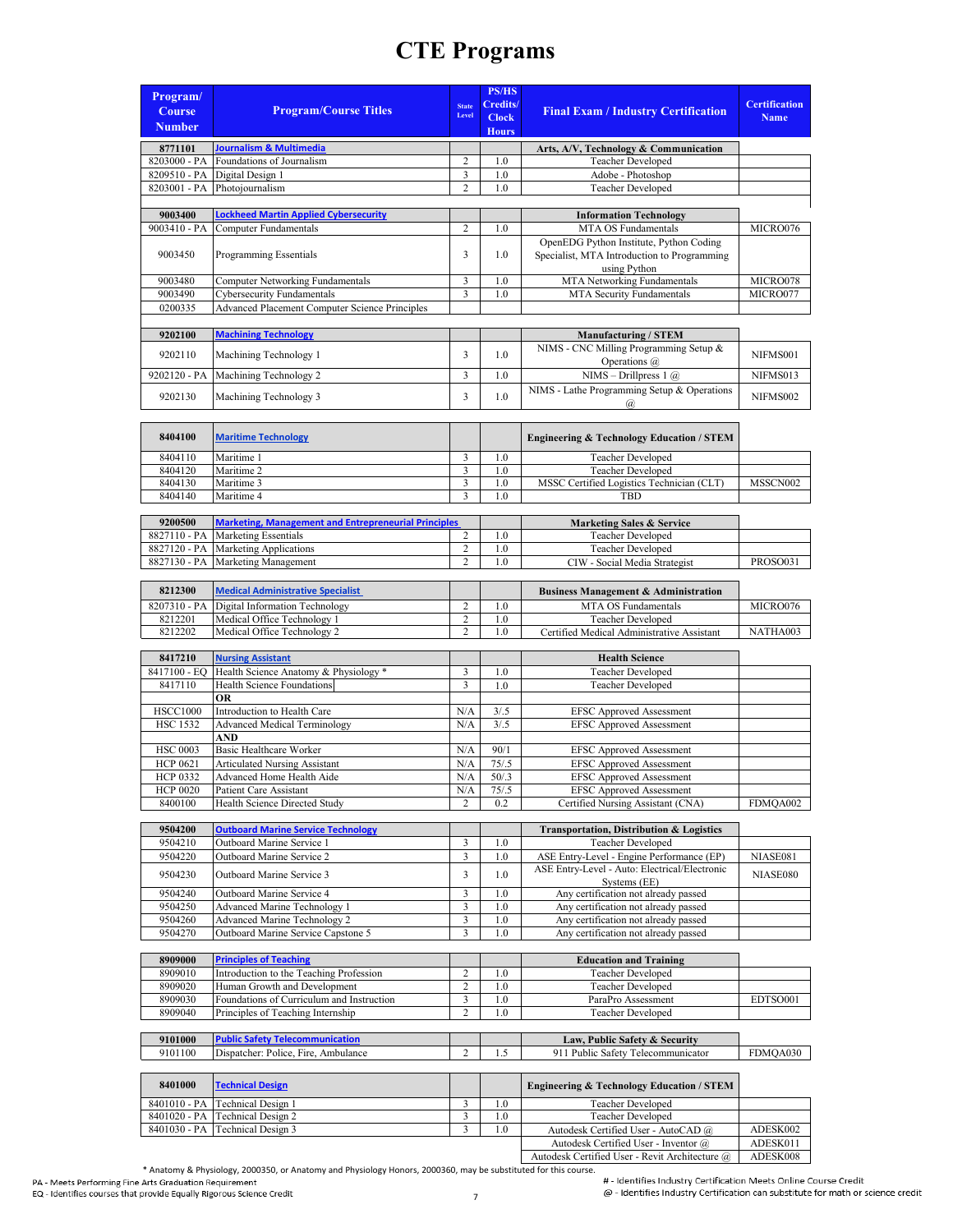| Program/<br>Course<br><b>Number</b> | <b>Program/Course Titles</b>                    | <b>State</b><br>Level | <b>PS/HS</b><br>Credits/<br><b>Clock</b><br><b>Hours</b> | <b>Final Exam / Industry Certification</b>   | <b>Certification</b><br><b>Name</b> |
|-------------------------------------|-------------------------------------------------|-----------------------|----------------------------------------------------------|----------------------------------------------|-------------------------------------|
| 8201500                             | <b>Television Production Technology</b>         |                       |                                                          | Arts, A/V, Technology & Communication        |                                     |
|                                     | 8201510 - PA Television Production Technology 1 |                       | 1.0                                                      | Teacher Developed                            |                                     |
|                                     | 8201520 - PA Television Production Technology 2 |                       | 1.0                                                      | Adobe - Premiere Pro                         |                                     |
|                                     | 8201530 - PA Television Production Technology 3 |                       | 1.0                                                      | Adobe Certified Professional in Video Design | ADOBE023                            |
|                                     | 8201540 - PA Television Production Technology 4 |                       | 1.0                                                      | Any certification not already passed         |                                     |
|                                     | 8201550 - PA Television Production Technology 5 |                       | 1.0                                                      | Any certification not already passed         |                                     |
|                                     | 8201560 - PA Television Production Technology 6 |                       | 1.0                                                      | Any certification not already passed         |                                     |
|                                     |                                                 |                       |                                                          |                                              |                                     |

| 9007500 | <b>Web Application Development &amp; Programming</b> |     | <b>Information Technology</b>                                 |          |
|---------|------------------------------------------------------|-----|---------------------------------------------------------------|----------|
|         | 8207310 - PA Digital Information Technology          | 1.0 | MTA OS Fundamentals                                           | MICRO076 |
| 9007210 | Foundations of Programming                           | 1.0 | MTA - Introduction to Programming Using Python<br># (a)       | MICRO112 |
| 9007510 | Web Programming                                      | 1.0 | MTA - Introduction to Programming Using HTML<br>and CSS $#$   | MICRO105 |
|         |                                                      |     | MTA-HTML5 Application Developer<br>Fundamentals # $\omega$    | MICRO080 |
| 9007520 | JavaScript Programming                               | 1.0 | MTA - Introduction to Programming Using<br>JavaScript # $(a)$ | MICRO104 |

| 9001100 | <b>Web Development</b>                      |     | <b>Information Technology / STEM</b>       |          |
|---------|---------------------------------------------|-----|--------------------------------------------|----------|
|         | 8207310 - PA Digital Information Technology | 1.0 | MTA OS Fundamentals                        | MICRO076 |
|         | 9001110 - PA Foundations of Web Design      | 1.0 | Teacher Developed                          |          |
|         | 9001120 - PA User Interface Design          | 1.0 | Teacher Developed                          |          |
|         | 9001160 - PA Interactivity Essentials       | 1.0 | Adobe Certified Professional in Web Design | ADOBE025 |

| 9204400 | <b>Welding Technology Fundamentals</b>         |     | <b>Manufacturing / STEM</b> |          |
|---------|------------------------------------------------|-----|-----------------------------|----------|
|         | 9204410 - PA Welding Technology Fundamentals 1 |     | SP 2 Safety Certification   |          |
|         | 9204420 - PA Welding Technology Fundamentals 2 | 1.0 | <b>HBI PACT Core</b>        | HBINS004 |
|         | 9204430 - PA Welding Technology Fundamentals 3 | .0  | OSHA 10                     |          |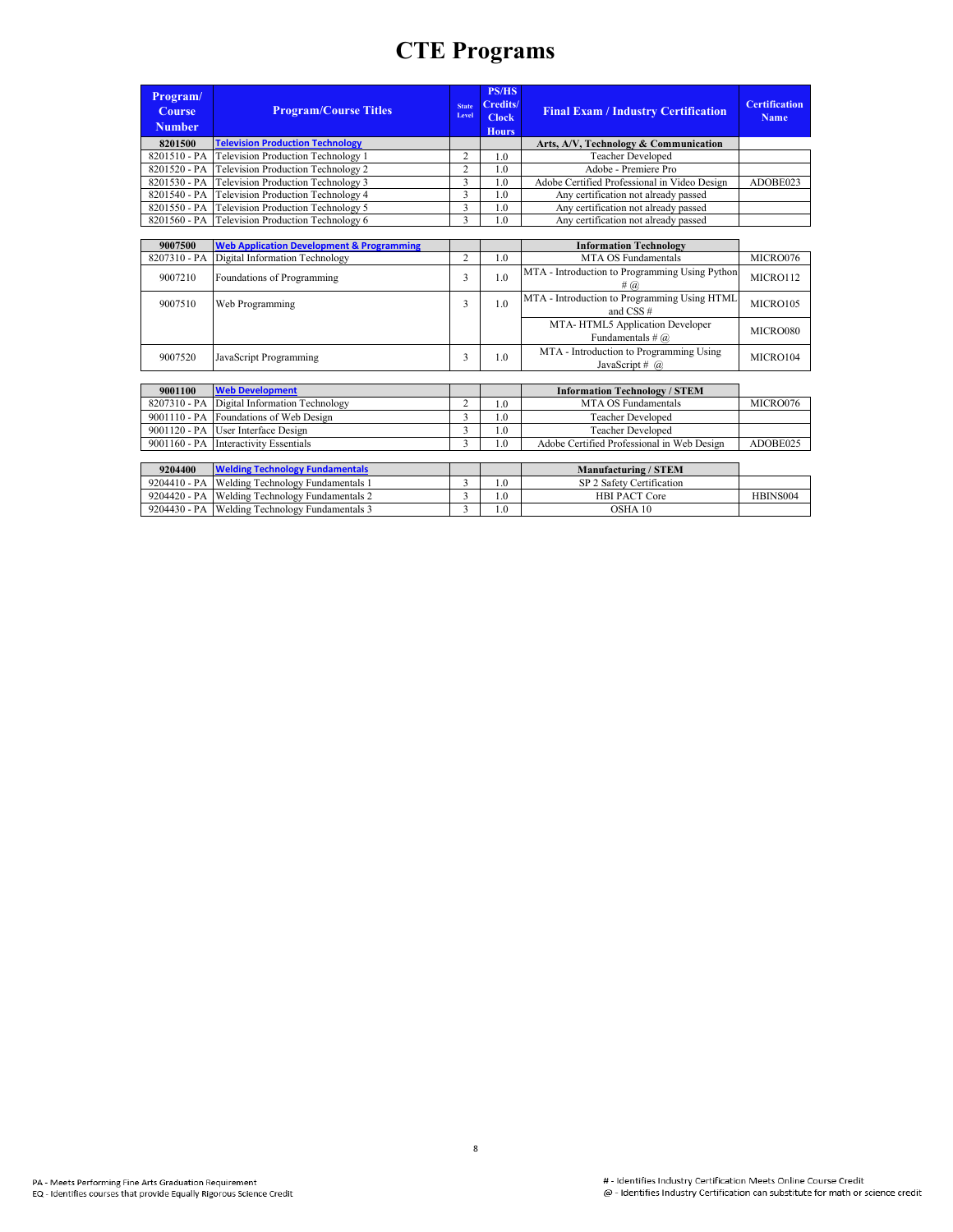## **Stand Alone Courses**

| <b>Course Number</b> | <b>Course Titles</b>                                                                   | <b>State</b><br><b>Level</b> | <b>HS</b><br><b>Credits</b> | <b>Career</b><br><b>Cluster</b>          |  |
|----------------------|----------------------------------------------------------------------------------------|------------------------------|-----------------------------|------------------------------------------|--|
| 8700400              | <b>Architecture and Construction</b><br><b>Cooperative Education - OJT</b>             | 2                            | Multiple                    | Architecture & Construction              |  |
| 8200410              | <b>Business Cooperative Education -OJT</b>                                             | 2                            | Multiple                    | Business Management & Administration     |  |
| 8200420              | <b>Business Cooperative Education Organization and</b><br><b>Management</b>            | $\overline{2}$               | Multiple                    | Business Management & Administration     |  |
| 8200100              | <b>Business Education Directed Study</b>                                               | 2                            | Multiple                    | Business Management & Administration     |  |
| 8500310              | <b>Child Development</b>                                                               | $\overline{2}$               | 0.5                         | Education & Training                     |  |
| 8300430              | <b>CTE Internship</b>                                                                  | 2                            | Multiple                    | Diversified Education                    |  |
| 8600460              | <b>Engineering Systems</b>                                                             | $\overline{2}$               | 0.5                         | <b>Engineering Technology</b>            |  |
| 8500380 - PA         | <b>Fabric Construction</b>                                                             | 2                            | 0.5                         | Arts, A/V Technology & Communication     |  |
| 8500345              | <b>Family Dynamics</b>                                                                 | 2                            | 0.5                         | Human Services                           |  |
| 8900410              | <b>Law, Public Safety and Security Cooperative</b><br><b>Education - OJT</b>           | 2                            | Multiple                    | Law, Public Safety & Security            |  |
| 8800100              | <b>Marketing Education Directed Study</b>                                              | 2                            | Multiple                    | Marketing Sales & Service                |  |
| 8800410              | <b>Marketing Cooperative Education-OJT</b>                                             | 2                            | Multiple                    | Marketing Sales & Service                |  |
| 8400320              | <b>Medical Skills &amp; Services</b>                                                   | $\overline{2}$               | 1.0                         | Health Science                           |  |
| 8801101 - SC         | <b>Nutrition and Food Science</b>                                                      | 2                            | 1.0                         | Hospitality & Tourism                    |  |
| 8500355 - SC         | <b>Nutrition and Wellness</b>                                                          | $\overline{2}$               | 0.5                         | Hospitality & Tourism                    |  |
| 8500300              | <b>Parenting Skills</b>                                                                | $\overline{2}$               | 0.5                         | Human Services                           |  |
| 8500120              | <b>Personal &amp; Family Finance/Personal Financial</b><br>Literacy                    | $\overline{2}$               | 0.5                         | Finance                                  |  |
| 8500390              | <b>Principles of Food</b>                                                              | 2                            | 0.5                         | Hospitality & Tourism                    |  |
| 9500420              | <b>Transportation Distribution and Logistics</b><br><b>Cooperative Education - OJT</b> | 2                            | Multiple                    | Transportation, Distribution & Logistics |  |
| 9501000              | <b>Transportation, Distribution and Logistics</b><br><b>Directed Study</b>             | $\overline{2}$               | Multiple                    | Transportation, Distribution & Logistics |  |
| 8601800              | <b>Work-Based Experience</b>                                                           | 2                            | Multiple<br>$(Max = 3.0)$   | <b>Engineering Technology</b>            |  |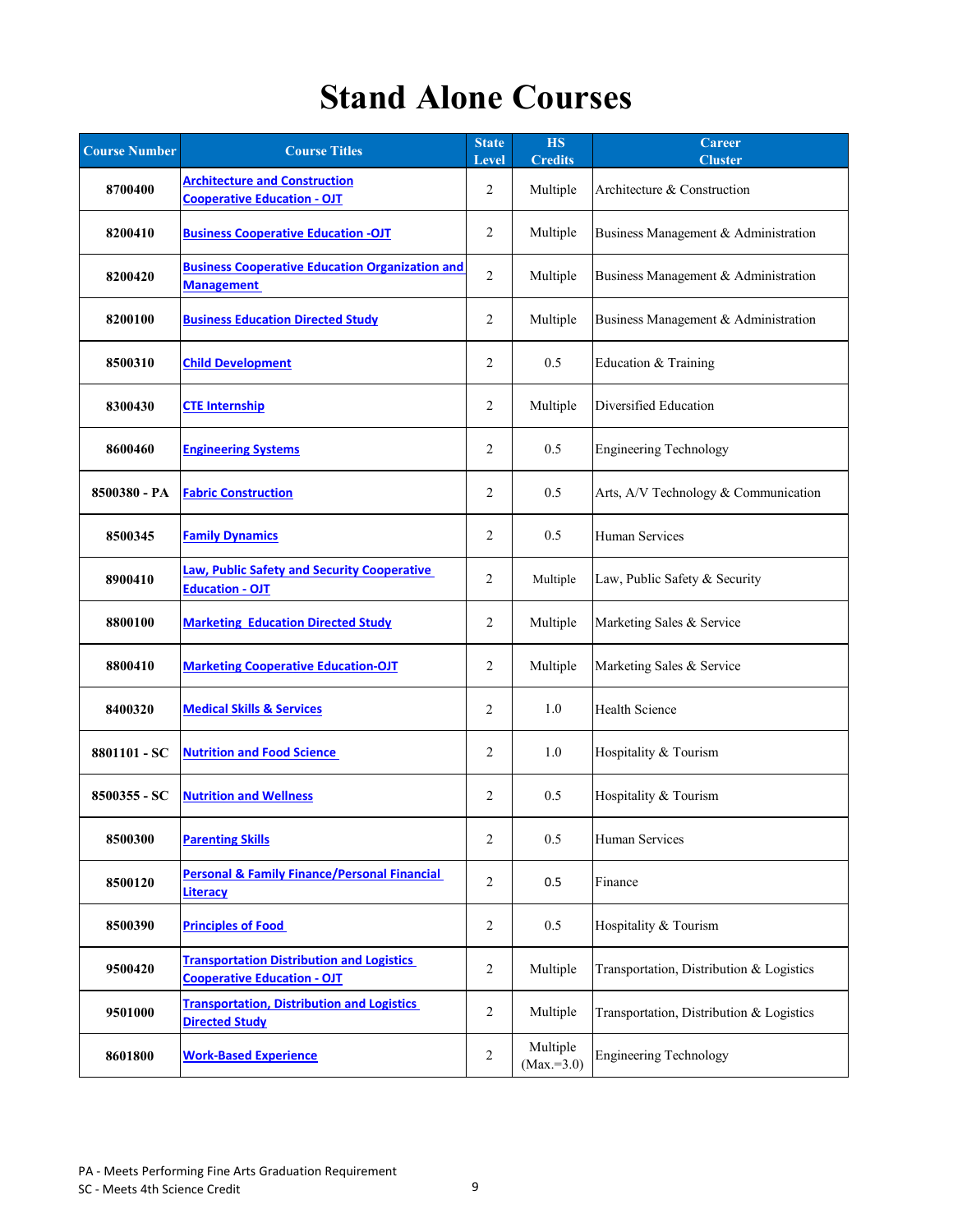# **CTE Bright Futures Scholarships**

### *GSV - Gold Seal Vocational Scholars Requirements*

- 1. Complete three (3) secondary school career credits in a single Career and Technical Education program;
- 2. Achieve passing score on the Florida College Entry Level Placement Test;
- 3. Achieve minimum cumulative weighted grade point average of 3.0 on standard required courses, excluding elective courses;
- 4. Achieve minimum unweighted grade point average of 3.5 in the CTE courses;
- 5. Complete at least 30 hours of volunteer service hours.

### *GSC - Gold Seal CAPE Scholars Requirements*

- 1. Five (5) postsecondary credit hours through approved CAPE industry certifications;
- 2. Complete at least 30 hours of volunteer service hours.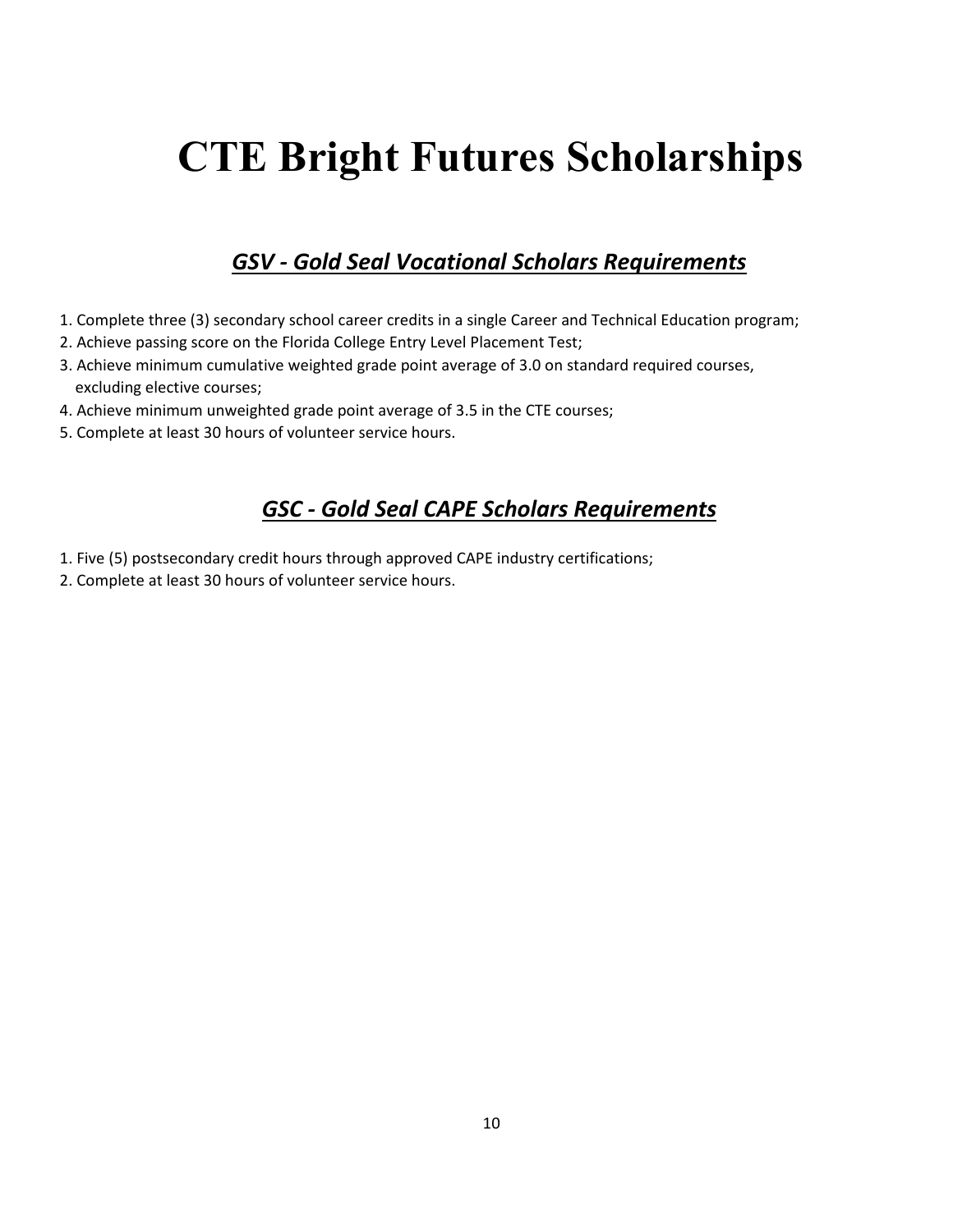